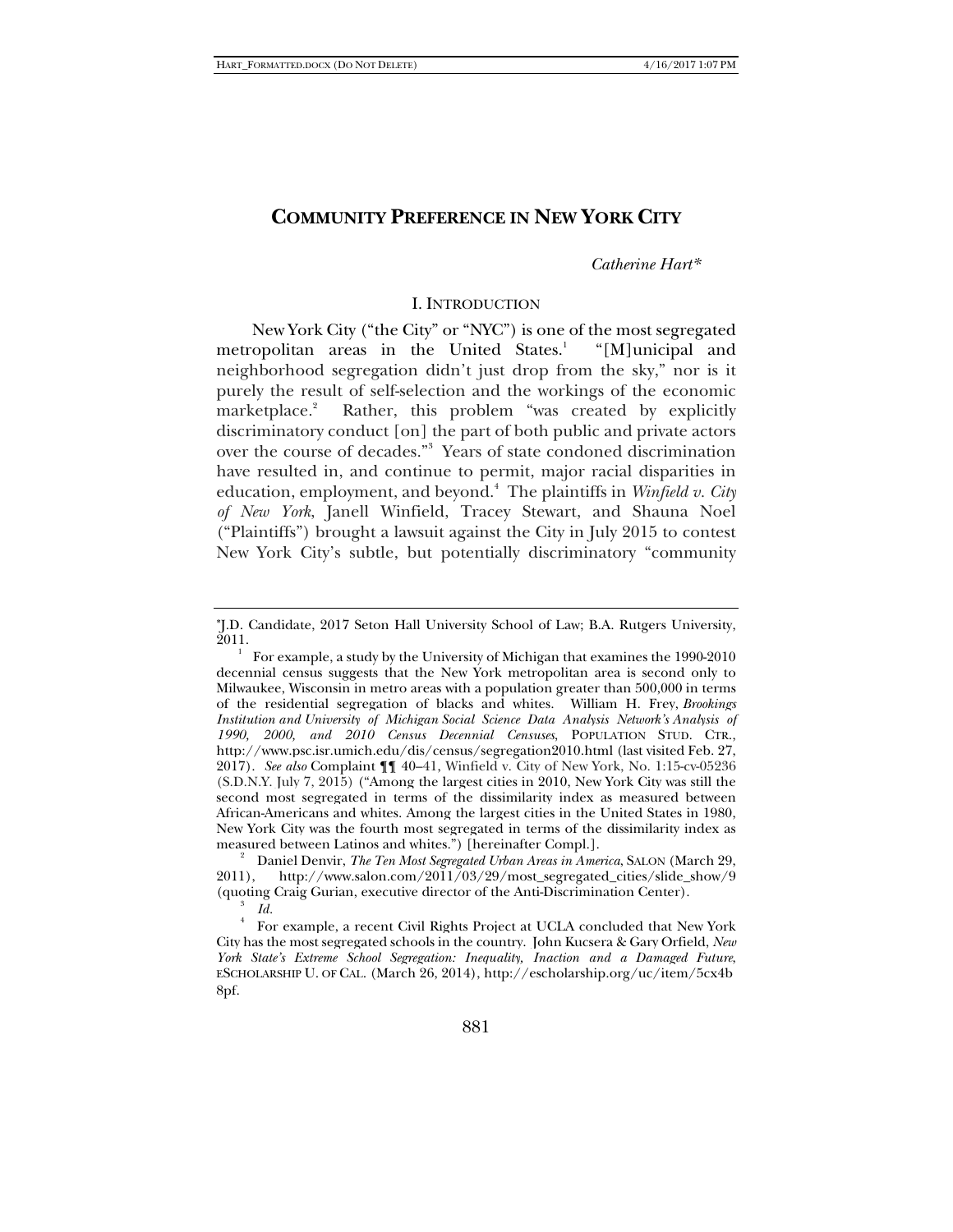preference" policy.<sup>5</sup> Enacted under Mayor Ed Koch in 1988, the policy currently provides a 50% preference to residents of a community district in the lottery system for affordable housing constructed in their district.<sup>6</sup>

New York City is also the most expensive city in the world to live in.<sup>7</sup> The burden to find affordable housing falls most heavily on low income residents, many of whom are African-American or Latino. The Fair Housing Act (FHA), passed in 1968, declared that the government has an obligation to affirmatively further access to fair housing across the country.<sup>8</sup> This mandate, however, has not been fully realized.<sup>9</sup> Nevertheless, the policies and regulations of the Department of Housing and Urban Development (HUD) should not allow, let alone encourage, discriminatory practices of any kind. However, plaintiffs Winfield, Stewart, and Noel contend that this is exactly what is happening: the women allege that New York City's housing policies, specifically its lottery system for low-income housing, perpetuates a pattern of residential segregation.<sup>10</sup> Effectively, African-Americans and Latinos are unable to move to more privileged areas because they never had the opportunity to live there in the first place. Therefore, this results in the systematic denial of opportunities to low-income New York City residents of color.

The City maintains that the community preference policy was not a deliberate or backhanded attempt to discriminate against its black and Latino residents.<sup>11</sup> Rather, the City enacted the community preference policy to curb the negative effects of gentrification, most

 *See generally* Austin W. King, *Affirmatively Further: Reviving the Fair Housing Act's Integrationist Purpose*, 88 N.Y.U. L. REV. 2182 (2013) (arguing that most state and local governments have "rarely risen above mere boilerplate" in meeting their obligation to affirmatively further fair housing.)<br><sup>10</sup> Compl., *supra* note 1, ¶ 6.<br><sup>11</sup> *See generally* Defendant's Memorandum of Law in Support of Motion to Dismiss,

<sup>5</sup> *See* Compl., *supra* note 1. 6

*Id.* 1 3.

Nick Timiraos, *The Most Expensive Place in the World to Live*, WALL STREET J. (Sept. 22, 2015), http://blogs.wsj.com/economics/2015/09/22/the-most-expensive-placein-the-world-to-live/. The prices of goods and services are only higher in two cities, Zurich and Geneva, but both were less expensive once rent entered the equation. *See id.* <sup>8</sup>

Although the Supreme Court has not found that housing is a fundamental right under the Constitution, the efforts of the Department of Housing and Urban Development (HUD) certainly illustrate the importance of this issue. *See* Lindsey v. Normet, 405 U.S. 56 (1972). 9

Winfield v. City of New York, No. 1:15-cv-05236 (S.D.N.Y. July 7, 2015) [hereinafter Def. Br.].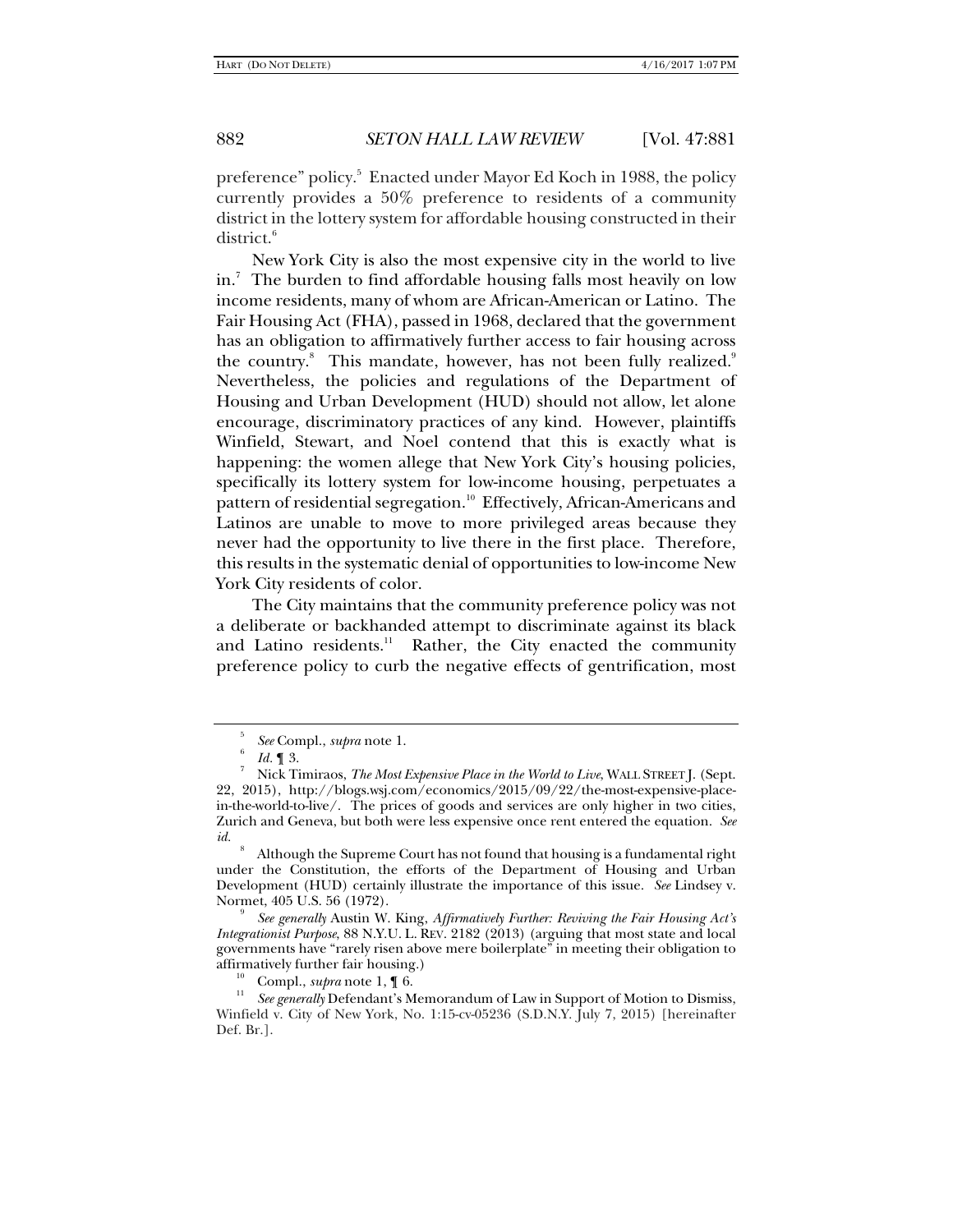notably, the displacement of long-time residents.<sup>12</sup> Gentrification is rapidly devouring affordable housing options for many City residents, and most of these displaced residents are people of color.<sup>13</sup> The City initiated the community preference policy so that local residents would have the opportunity to remain in their communities as rents rise and neighborhoods develop.<sup>14</sup> Therefore, the City is concerned that an important policy tool, used to maintain "stable, diverse neighborhoods in the face of continuing gentrification and housing price increases," may be threatened.<sup>15</sup>

This comment will examine contemporary affordable housing policies in New York City that seek to achieve urban integration. Specifically, this comment will analyze the *Winfield* case and its challenge to the "community preference" or "outsider-restriction" policy, alongside efforts to control gentrification in the wake of the recent Supreme Court decision concerning disparate impact liability in *Texas Department of Housing and Community Affairs v. Inclusive Communities Project, Inc.* Part II of this comment will address the community preference policy and tell the story of the ongoing *Winfield* lawsuit and its subsequent procedural history. Part III of this comment will focus on the history of residential segregation and racial inequality in New York City and help illustrate how and why it remains so segregated today. Part IV will discuss legal precedent relevant to the *Winfield* case, specifically the Supreme Court's holding in the *Inclusive Communities* case, as well as new HUD regulations regarding disparate impact. Finally, Part V offers a view of how this case *should* be decided, and explores the practical implications of the future of integrative policies in housing in New York City. Ultimately this comment will argue that regardless of what *happens* in court, a revised and improved policy is necessary to not only appease both sides, but also to adequately work towards a more integrated New York City.

There is an obvious tension at play here, but also a convergence. While the arguments on both sides have merit, the City, these women, and many of their peers want to ensure the same thing to citizens of New York: choice. Low-income residents of color—encumbered by decades of government condoned discrimination, outright racism,

<sup>15</sup> *Id.*

<sup>&</sup>lt;sup>12</sup> Rafael Cestero, An Inclusionary Tool Created by Low-Income Communities for Low-*Income Communities*, NYU FURMAN CTR. (Nov. 2015), http://furmancenter.org/res earch/iri/essay/an-inclusionary-tool-created-by-low-income-communities-for-lowincome-commu.

 $\begin{array}{cc} \n^{13} & Id. \\
\frac{14}{15} & Id. \\
\end{array}$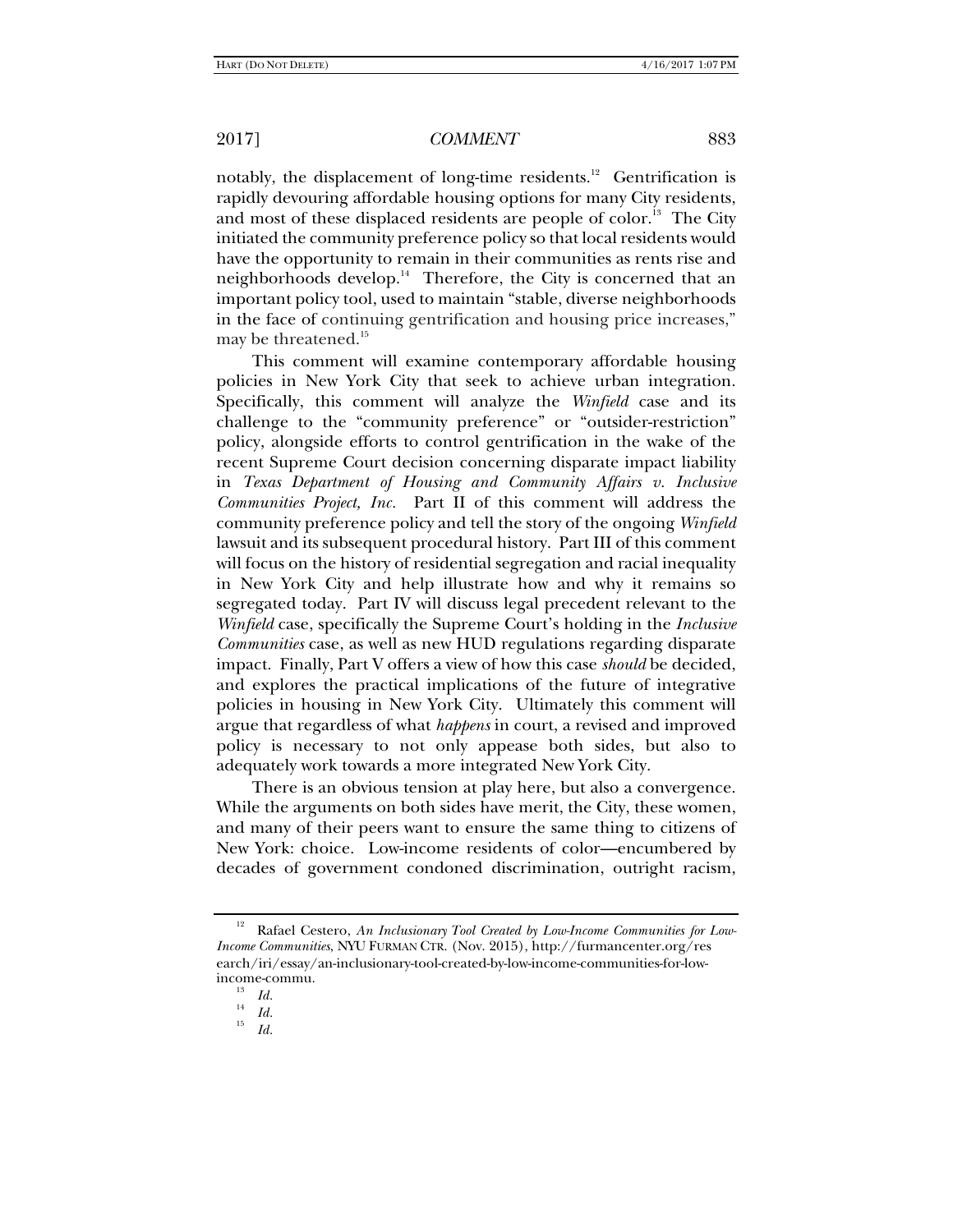and the lingering effects of such policies and practices—are entitled to a real choice about where to live. Concerns about displacement mirror concerns about being stuck in a disadvantaged neighborhood because they both strip NYC residents of their autonomy.

### II. THE POLICY, THE COMPLAINT & THE LAWSUIT

### A. *Outsider-Restriction Policy a.k.a. "Community Preference"*

In 1988, as Mayor Koch led the initiative to restore vacant buildings in various neighborhoods throughout New York, the City introduced the community preference policy.<sup>16</sup> Under this plan, the City provided a 30% preference to residents of a community district where new affordable housing developments were built.<sup>17</sup> As it stands today, however, the community preference policy requires that 50% of affordable housing units be set aside in the housing lottery for residents of the local community districts.<sup>18</sup>

As rents rose and it became increasingly difficult to afford to live in certain neighborhoods, this policy allowed the City to protect historical enclaves such as Chinatown and Harlem.<sup>19</sup> Both Mayors Michael Bloomberg and Rudolph Giuliani continued to enforce this policy, and it remains viable under Mayor Bill de Blasio today.<sup>20</sup> According to the Plaintiffs, the City has rejected proposals to eliminate this policy since at least 2005.<sup>21</sup> Although Mayor de Blasio chooses not to comment on the lawsuit, he stands by the policy as "very fair."<sup>22</sup>

Our current policy is leading to a huge amount of new

- 
- 
- 

<sup>16</sup> Compl., *supra* note 1, ¶ 81; Laura Kusisto, *City Housing Rules Examined*, WALL STREET J. (Feb. 19, 2015), http://www.wsj.com/articles/hud-reviews-new-york-cityaffordable-housing-policy-1424399380; *see also* Emily Nonko, *Redlining: How One Racist, Depression Era Policy Still Shapes New York Real Estate*, BRICK UNDERGROUND (Nov. 5, 2015), http://www.brickunderground.com/blog/2015/10/history\_of\_redlining (discussing Mayor Koch's plan to revitalize parts of the city that had been subject to abandonment, arson, and disinvestment over the previous two decades through an ambitious affordable housing initiative).<br><sup>17</sup> Kusisto, *supra* note 16.<br><sup>18</sup> *See* Compl., *supra* note 1.<br>Kusisto, *supra* note 16.

*Id.* Former housing commissioner, Jerilyn Perine, was quoted saying, "People in communities who take a stand to make it better, aren't these the people who we want to have remain?" *Id.*<br><sup>21</sup> Compl., *supra* note 1,  $\P$  138.

Mayor Bill de Blasio, Mayor of N.Y., Mayor de Blasio Announces a Record-Breaking 20,325 Affordable Apartments and Homes Financed in Last Fiscal Year, Enough for 50,000 New Yorkers (July 13, 2015),

http://www1.nyc.gov/office-of-the-mayor/news/484-15/transcript-mayor-de-blasiorecord-breaking-20-325-affordable-apartments-homes.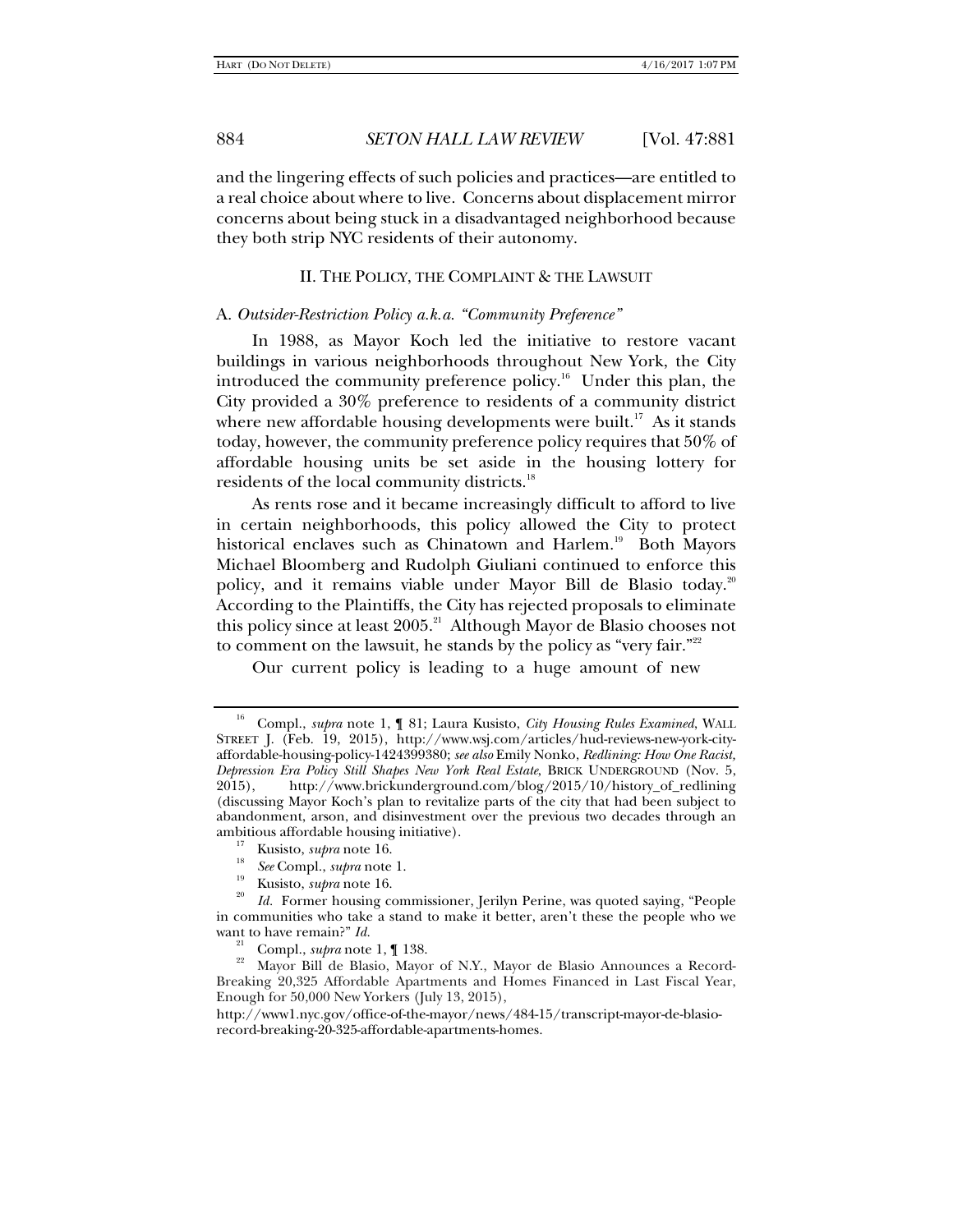affordable housing and preserved affordable housing. We believe this policy is going to increase the likelihood of a more integrated city. We believe it's fair, also, because it recognizes the opportunity for local residents to receive some of this affordable housing, but also maintains a share of the affordable housing for anyone in the city. So we think it's a very balanced plan that maximizes opportunity and will help us move forward on fair housing. So we stand by it.<sup>23</sup>

When asked about the challenges this policy may pose for integration, the Mayor did not answer the question and instead directed attention at the need to ensure access to affordable housing to people within their communities. $24$ 

Despite the Mayor's positive endorsement, there is no evidence that the City has ever evaluated whether this policy actually perpetuates residential segregation.<sup>25</sup> Without any form of monitoring or evaluation by the City, in 2002, the Bloomberg administration increased the preference percentage to  $50\%$ <sup>26</sup> This policy has remained unchanged since 2002, and the Plaintiffs therefore take issue with the City's failure to determine the policy's effects on residential segregation.<sup>27</sup> Moreover, the City continues to operate this policy despite the fact that City staff have never received instructions on how this policy may affect integration, or how it relates to the goal of affirmatively furthering fair housing.<sup>28</sup>

Of the remaining 50% that is not "preferred" for local residents, the government also makes available an additional 12% to protect certain groups: 5% goes to applicants with mobility impairments, 5% to applicants who are municipal employees, and 2% for applicants with visual or auditory impairments.<sup>29</sup> Therefore, only 38% of affordable units are available without restriction to every applicant.<sup>30</sup> Additionally, the community preference policy does not require a resident of a district to have lived in that area for any specific amount of time.<sup>31</sup> Thus, a person who lives in a community district for one day has the

<sup>23</sup>

*Id.* <sup>24</sup>*Id.* 25 Compl., *supra* note 1, ¶ 82. 26

*Id*. ¶¶ 83–85; *see also* JULIE MENIN, CHAIRPERSON MANHATTAN COMMUNITY BOARD 1 AFFORDABLE HOUSING TASK FORCE JUNE 2011, AFFORDABLE HOUSING IN LOWER MANHATTAN 16 (2011), http://www.nyc.gov/html/mancb1/downloads/pdf/About \_District/AH\_REPORT.pdf.<br><sup>27</sup> Compl., *supra* note 1, ¶¶ 85–87.<br><sup>28</sup> *Id.* ¶ 156.<br>*11 I* ¶ 88–89; MENIN, *supra* note 26, at 16.

*Id*. ¶¶ 88–89; MENIN, *supra* note 26, at 16. 30 *Id*. 31 Compl., *supra* note 1, ¶¶ 92–95; MENIN, *supra* note 26, at 16.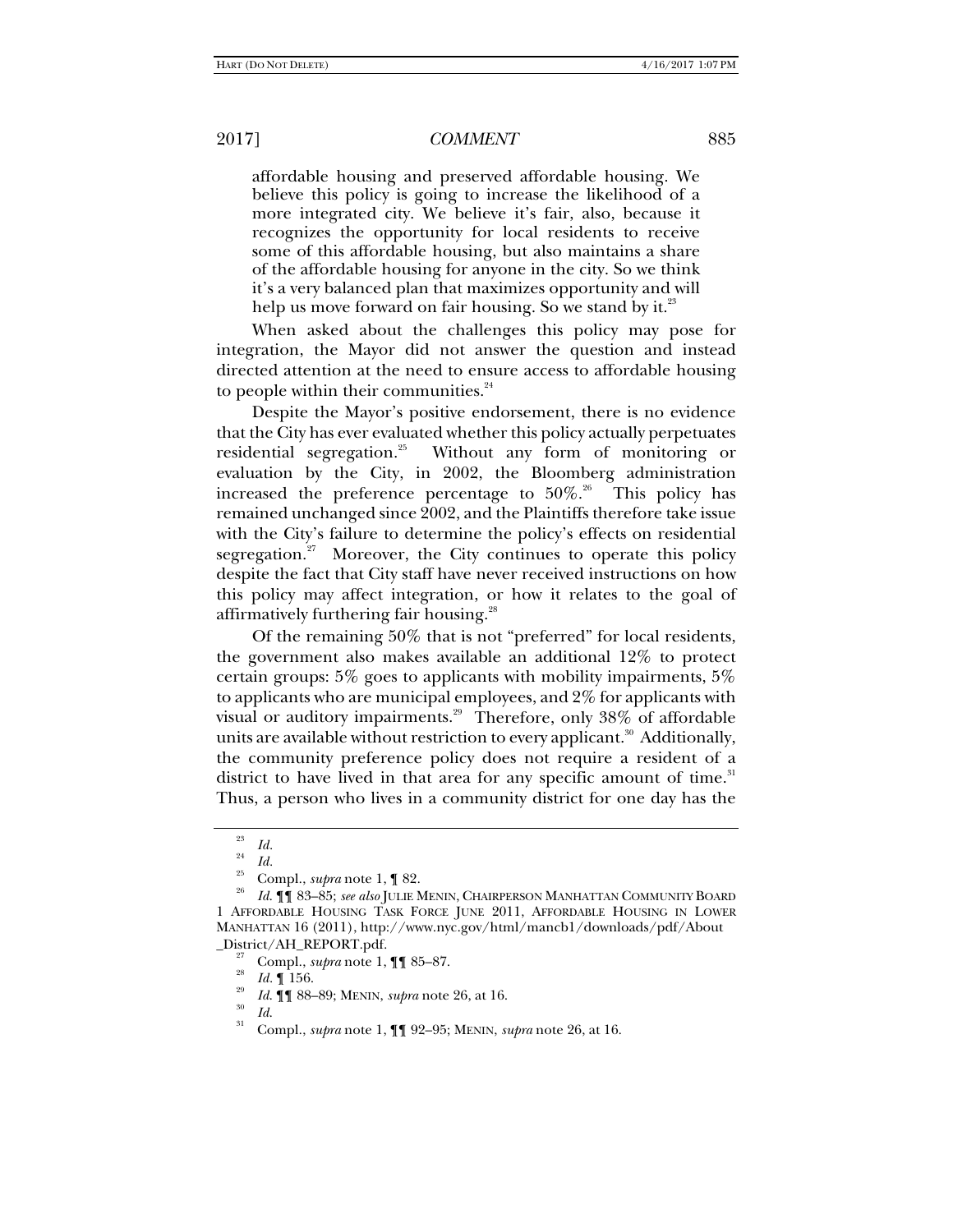same opportunity as a second-generation resident who has called that neighborhood home for his whole life and may have "persevered through years of unfavorable housing conditions."32

Regardless of how the City resolves this lawsuit, one potentially valuable outcome is that it may actually pressure the City to evaluate this mechanism.

#### B. *Complaint*

Ms. Winfield, an African-American resident of Manhattan, entered the lottery for affordable housing units in Manhattan Community Districts 5, 6, and  $7<sup>33</sup>$  Similarly, Ms. Stewart, an African-American resident of Brooklyn, entered the lottery for a place to live in Manhattan Community District 5.<sup>34</sup> Likewise, Ms. Noel, an African-American resident of Queens, entered the lottery to obtain a home in Manhattan Community Districts  $6$  and  $7<sup>35</sup>$  As affordable housing applicants, these numbers have significance to the three named Plaintiffs in the lawsuit. New York City is broken down into fifty-nine community districts.<sup>36</sup> The women requested to live in community districts that are disproportionately white and considered "neighborhoods of opportunity."37 The Plaintiffs' complaint defines a "neighborhood of opportunity" as one with "high quality schools, health care access, and employment opportunities; well-maintained parks and other amenities; and relatively low crime rates."<sup>38</sup> The City did not select any of these three women to be interviewed for units in these areas; however, all of them continue to be interested in and intend to continue to apply for affordable homes,<sup>39</sup> including those in "neighborhoods of opportunity."<sup>40</sup>

On July 7, 2015, these women filed a complaint against the City of New York in the Southern District of New York<sup>41</sup> that alleged NYC's community preference policy perpetuates residential segregation on the basis of race, ethnicity, and national origin.<sup> $42$ </sup> More specifically, the Complaint alleged that "the City has given and continues to give

<sup>&</sup>lt;sup>32</sup> MENIN, *supra* note 26, at 16.<br><sup>33</sup> Compl., *supra* note 1, ¶ 13.<br><sup>34</sup> *Id.* ¶ 14.<br>*Id.* ¶ 15.

*Id.* ¶ 100.<br>*Id.* ¶ 100.<br>*Id.* ¶ 7.

*Id.* **[1** 13–15.<br>*Id.* **1** 7.

<sup>&</sup>lt;sup>41</sup> This case is currently pending before Federal Judge Laura Taylor Swain.

<sup>42</sup> Compl., *supra* note 1, ¶ 1.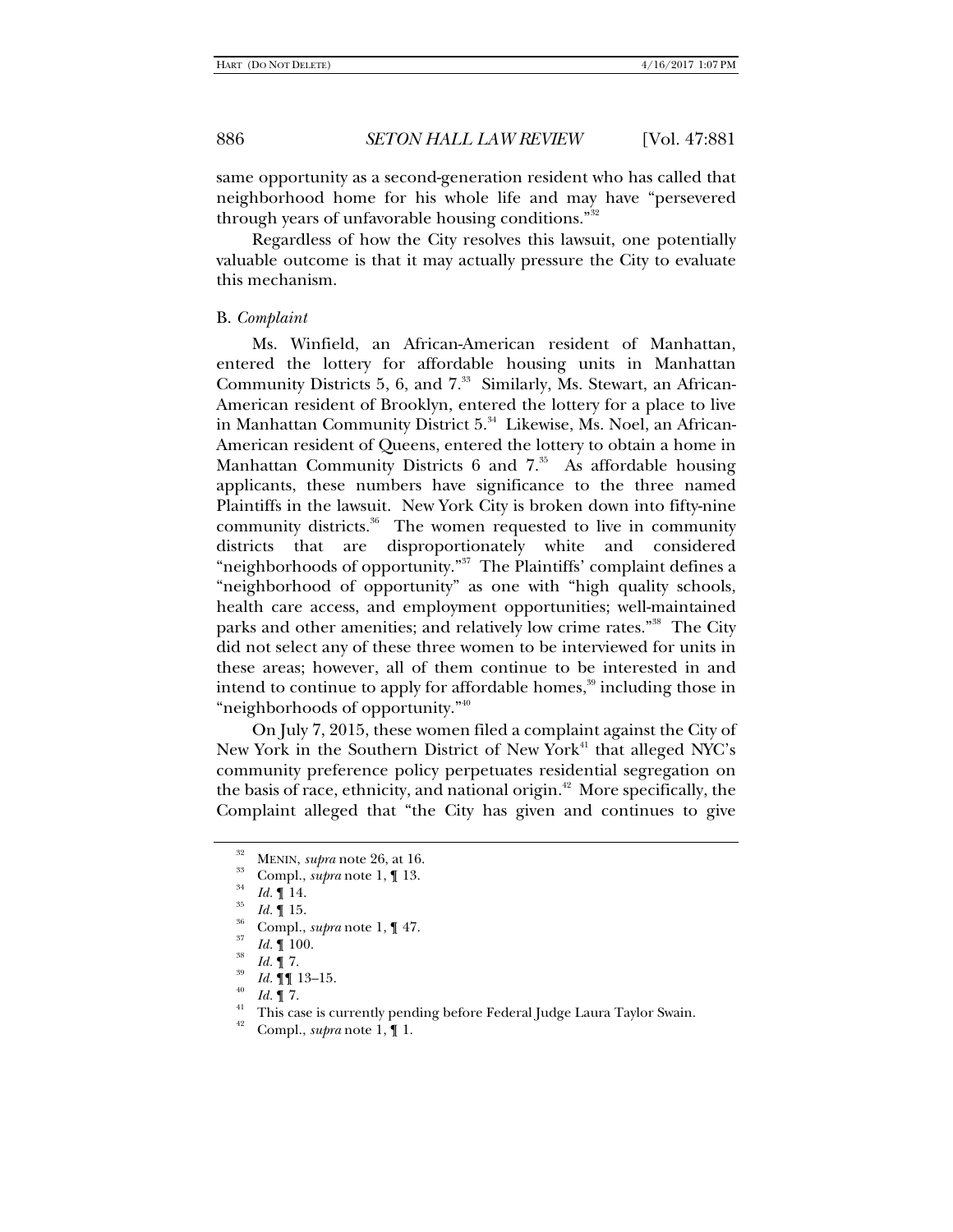preference in [the] affordable housing lottery ... based on residency."43 The Plaintiffs, with the help of the Anti-Discrimination Center (ADC), challenged the City's "community preference" policy.<sup>44</sup> The result, Plaintiffs allege, is that this policy continues to entrench segregation whereby access to neighborhoods with low crime rates and high educational, health, and employment opportunities are "effectively prioritized for white residents who already live there and limited for African-American and Latino New Yorkers who do not."45 Effectively, African-Americans and Latinos who currently reside in particular neighborhoods in the City are further restricted from moving to wealthier, safer neighborhoods because they never had the chance to acquire residency in the first place. As a result, minorities continue to be systematically denied access to opportunities that remain commonly available in predominantly white neighborhoods.

## C. *Subsequent Filings & Arguments*

On October 2, 2015, the City moved to dismiss the lawsuit, asserting the Plaintiffs' lack of standing to sue in federal court.<sup>46</sup> The court's determination of this issue is crucial, $47$  but if the court finds the Plaintiffs have standing, $48$  then the court will assess the viability of

<sup>&</sup>lt;sup>43</sup>*Id.* **[17]**.<br><sup>44</sup> In their complaint, the Plaintiffs refer to this policy as the "outsider-restriction" policy." *Id.* For the purposes of this comment, I will refer primarily to it by the name the City has given the policy, "community preference." The City calls this "community preference," as it is aimed to allow people to remain in the community where they come from; the Plaintiffs call this "outsider-restriction policy," as it keeps out people who hope to call a safer, more affluent neighborhood their home.  $Id$ .

<sup>&</sup>lt;sup>45</sup> *Id.*<br><sup>46</sup> *See* Def. Br., *supra* note 11.<br><sup>47</sup> The Supreme Court in *Texas Department of Housing & Community Affairs* emphasized the importance of a ruling at the pleading stage. Tex. Dep't of Hous. & Cmty. Affairs v. Inclusive Cmtys. Project, Inc., 135 S. Ct. 2507, 2523 (2015). "A plaintiff who fails to allege facts at the pleading stage or produce statistical evidence demonstrating a causal connection cannot make out a prima facie case of disparate impact." *Id.* Although there has not yet been an opportunity for discovery, the facts alleged likely provide sufficient material to proceed.

As a threshold matter, the City argues that the Court lacks subject matter jurisdiction because the Plaintiffs lack standing. *See* Def. Br., *supra* note 11. In its motion to dismiss, the City points to New York State Real Property Tax Law, Section 421-a, which functions similarly to the community preference policy but on a state level. *See* Def. Br., *supra* note 11, at 10.The City argues that the buildings the Plaintiffs applied to are governed by the State policy, not the City policy. *Id.*

The Plaintiffs assert that the City relied on its own policy, not the State policy because Section 421-a only applies if a federal law, like the FHA, does not preempt it. Plaintiff's Memorandum of Law in Opposition of Motion to Dismiss at 10–16, Winfield v. City of New York, No. 1:15-cv-05236 (S.D.N.Y. July 7, 2015) [hereinafter Pl. Opp. Br.]. Because the FHA has advanced regulations to affirmatively further fair housing and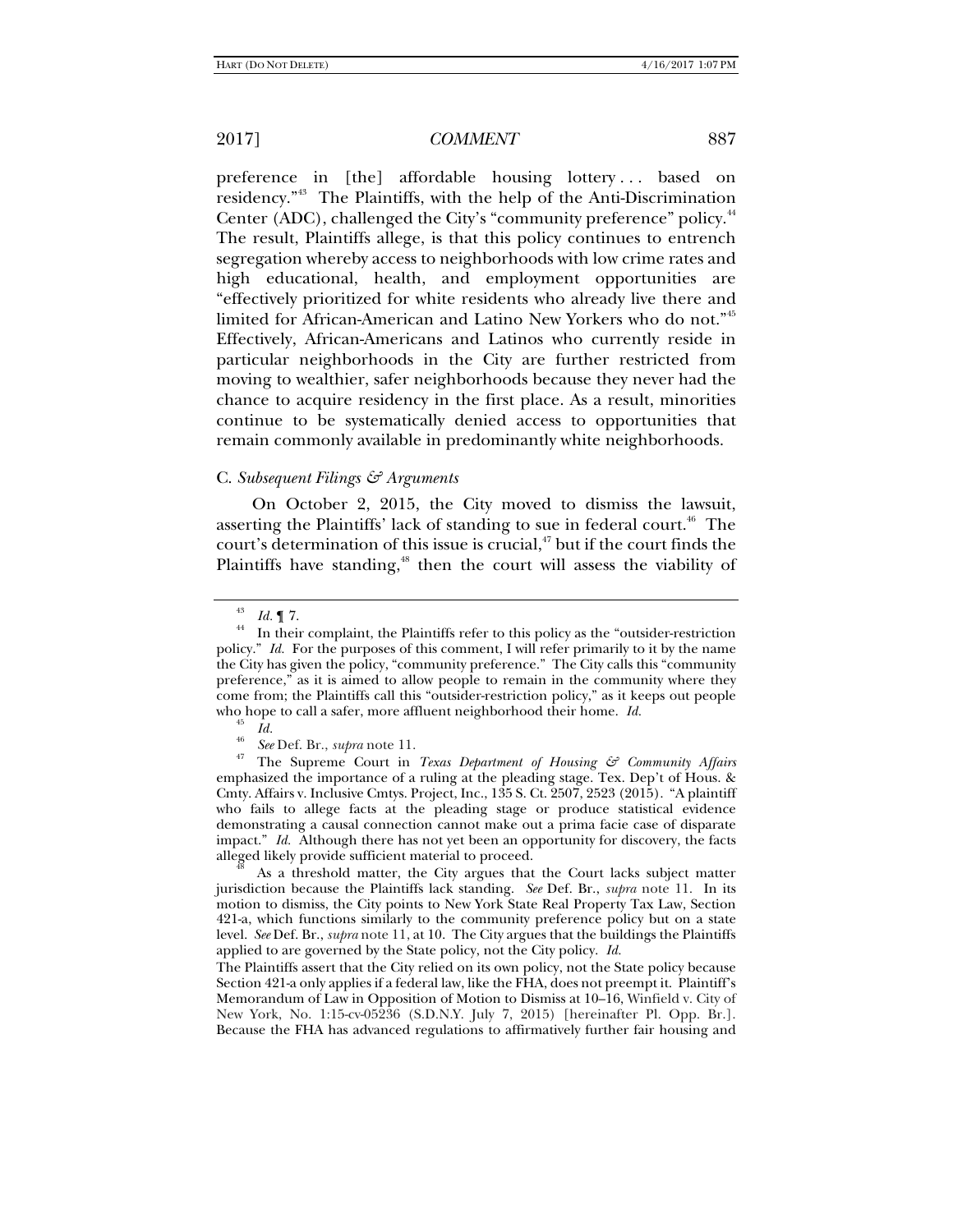Plaintiffs' three legal theories: (1) disparate impact; (2) perpetuation of segregation; and (3) disparate treatment.

1. The Theory of Disparate Impact

The FHA forbids discrimination against "any person in the terms, conditions, or privileges of sale or rental of a dwelling, or in a provision of services or facilities in connection therewith, because of race, color, religion, sex, familial status, or national origin."49 The Plaintiffs therefore assert that the outsider restriction policy caused Plaintiffs "to suffer a disparate impact based on race in the opportunity to compete for affordable housing opportunities."50 In 2015, the Supreme Court affirmed the disparate impact standard.<sup>51</sup>

The Second Circuit maintains that to establish a prima facie case, plaintiff must show: (1) facially neutral practices and (2) a "significantly adverse or disproportionate impact" that has resulted from defendant's practices, but it does not require a showing of intent.<sup>52</sup>

In their complaint, Plaintiffs point to statistics to illustrate the extent of segregation in the City. The 2010 Census indicates that approximately  $22.8\%$  of the NYC population is African-American.<sup>53</sup> Seventeen community districts (there are fifty-nine total districts in Manhattan) have an African-American population over 50%, and six

overcome patterns of segregation, Plaintiffs maintain that the State does not actually require this policy, which puts it back in the bounds of City authority. *See* Pl. Opp. Br. At 11.

Plaintiffs further emphasized the severity of their potential future injury if the community preference policy remains intact. *See* Pl. Opp. Br. At 11. "[A] person who is likely to suffer [a discriminatory] injury need not wait until the discriminatory effect has been felt before bringing a suit."LeBlanc-Sternberg v. Fletcher, 67 F.3d 412, 425 (2d Cir. 1995). It was the "missed opportunity to compete for suburban housing on an equal footing with local residents," that consisted injury, not the failure to obtain actual housing assistance. Pl. Opp. Br. at 20. In this case, it was the missed opportunity to compete for housing in neighborhoods of opportunity that constitutes their injury, and this lost opportunity is easier to show. *Id.*

This is an important threshold issue, but in the event that the judge dismisses the motion at this stage, Plaintiffs have a few potential alternatives. Plaintiffs could re-file a complaint after December 21, 2015, when the state law is no longer in affect, or simply apply to a different housing development and bring the suit if and when they are rejected again.<br> $^{49}$  42 U.S.C. § 3604(b) (2012).

<sup>50</sup> Compl., *supra* note 1, ¶ 184. 51 *See generally Texas Dep't of Hous. & Cmty. Affairs*, 135 S. Ct. at 2510; discussion *infra* Part IV.B.

<sup>52</sup> Tsombanids v. West Haven Fire Dep't, 352 F.3d 565, 575 (2d Cir. 2003). *See also Texas Dep't of Hous. & Cmty. Affairs*, 135 S. Ct. at 2513.<br><sup>53</sup> Compl., *supra* note 1, ¶ 49.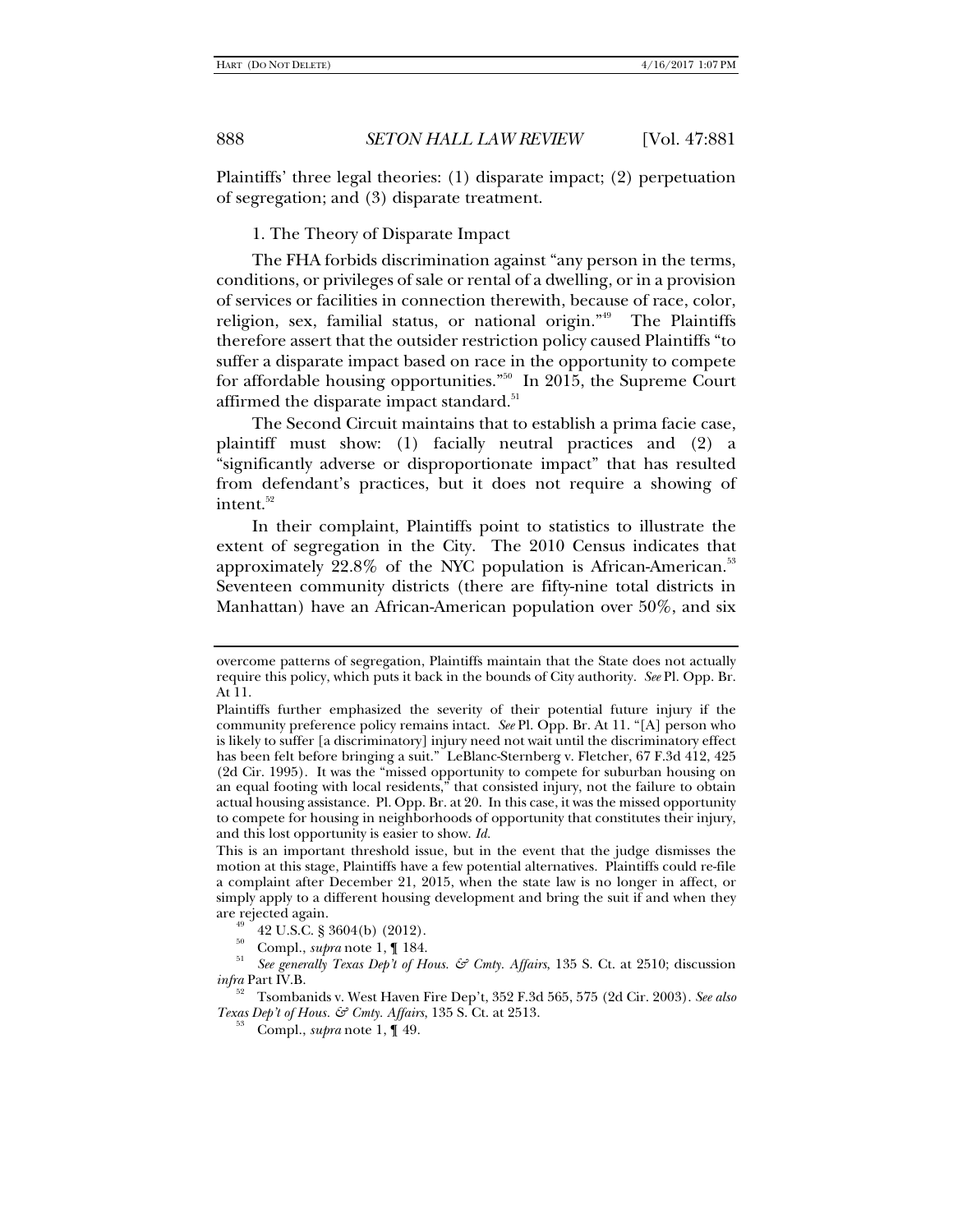have an African-American population greater than  $65\%$ .<sup>54</sup> To demonstrate the extent of residential segregation, Plaintiffs compare where  $50\%$  of the citywide population of major racial groups live.<sup>55</sup> For example, 50% of Caucasians live in less than one quarter of the City's community districts, whereas 50% of African-Americans live in only approximately  $15\%$  of the City's community districts.<sup>56</sup> The "center of gravity," where approximately 50% of the black population lives in New York City, only consists of nine of the fifty-nine districts.<sup>57</sup> The equivalent white "center of gravity" consists of thirteen districts.<sup>58</sup> Not one of the twenty-two "centers of gravity" community districts overlaps. Not a single district is a "center of gravity" district for both races.<sup>59</sup> The Plaintiffs further note that residential segregation exists not only among the general population of New York City, but also specifically among low income households that are eligible for affordable housing.<sup>60</sup> The Plaintiffs link this and other statistical data to the outsider restriction policy. $61$  The Plaintiffs contend that because there are more affordable housing applicants residing outside local communities than inside, outsiders are less likely to be selected for an available affordable housing unit.<sup>62</sup> Plaintiffs maintain that, if the City abolished this community preference policy, applicants could compete for these units on equal terms, which would consequently reduce racial segregation in the City. $63$ 

In its motion to dismiss, the City argues that Plaintiffs failed to allege facts that constitute disparate impact, and that the statistical analysis they put forward does not demonstrate a causal link between the City's policy and racial segregation in New York City.<sup>64</sup> The City claims that Plaintiffs have only cited broad statistics about general segregation in New York City and therefore have failed to prove that the challenged policy actually causes segregation and other disparities.<sup>65</sup>

- <sup>59</sup> *Id.* Compl., *supra* note 1, 1 61.
- 
- 
- *Id.* 100.<br>*Id.* 11. 6-10.
- $I_{65}^{64}$  Def. Br., *supra* note 11, at 11.

*Id.* at 11–15.

 $\begin{array}{c} 54 \ \hline 55 \ \hline 56 \ \hline Id. \ \mathbf{1}76. \end{array}$  Id.

*Id*. 57 *New York City Outsider-Restriction Policy Challenged*, ANTI-DISCRIMINATION CTR., http://www.antibiaslaw.com/orp (last visited Apr. 14, 2016).<br><sup>58</sup> Id.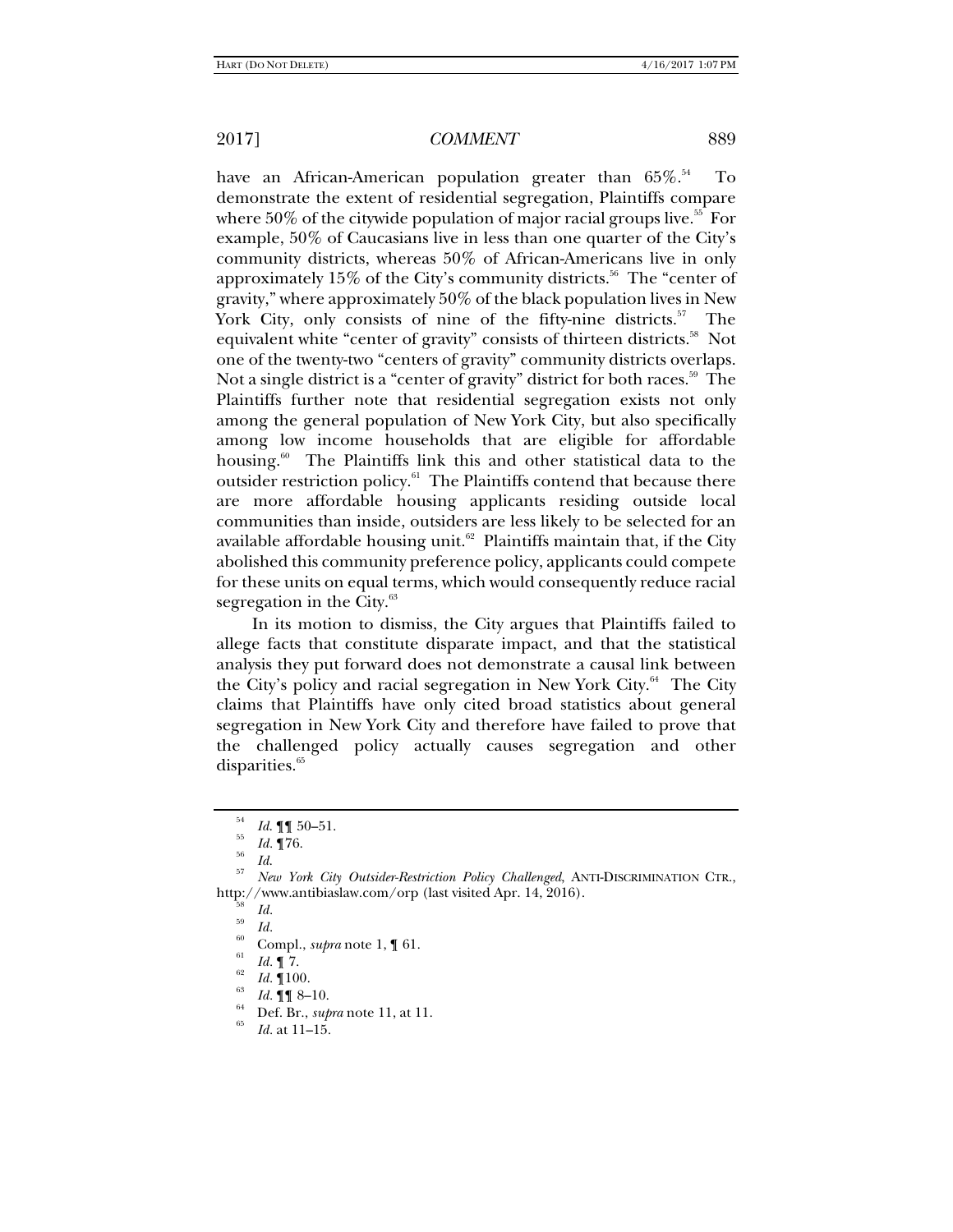In response, Plaintiffs maintain that the facts alleged far exceed the low bar required at the pleading stage.<sup>66</sup> Relying on statistical data set forth in the brief, the Plaintiffs reiterate that it is "predictable that the ultimate racial composition of that housing will be less African-American than if the policy did not exist."<sup>67</sup> They once again emphasize that the ultimate focus is not the bottom line result, but the impact on the practice itself, that African-Americans are at a disproportionate disadvantage to attain housing in neighborhoods of opportunity.68 "[T]he outsider-restriction policy effectively caps African-American participation at more than 50 percent of what it would otherwise be and places a floor under white participation in these districts at 100 percent plus the extent of overrepresentation."69

2. Theory of Perpetuation of Segregation

Under their second theory, Plaintiffs assert that the outsider restriction policy perpetuates residential segregation based on race in New York City in violation of N.Y.C. Admin. Code § 8-107(17).<sup>70</sup> To successfully plead this cause of action, the

mere existence of a statistical imbalance . . . is not alone sufficient to establish a prima facie case . . . unless the general population is shown to be the relevant pool for comparison, the imbalance is shown to be statistically significant and there is an identifiable policy or practice or group of policies or practices that allegedly causes the imbalance.

Moreover, the Second Circuit has recognized that the FHA prohibits "harm to the community generally by the perpetuation of segregation."72

Plaintiffs allege that to truly see the effect of racial segregation, it requires examination on the community district level.<sup>73</sup> Although 22.8% of the City's population is black, there are seventeen community districts where the black population is less than  $5\%$ .<sup>74</sup> Similar to the disparate impact claim, Plaintiffs argue that if the City eliminates the

- <sup>*Id.*</sup> Compl., *supra* note 1, ¶ 186.<br><sup>71</sup> N.Y.C. Admin. Code § 8-107(17)(b).
- <sup>22</sup> Huntington Branch, NAACP v. Town of Huntington, 844 F.2d 926, 937 (2d Cir. 1988).

<sup>&</sup>lt;sup>66</sup> Pl. Opp. Br., *supra* note 48, at 23.<br><sup>67</sup> *Id.* at 26.<br><sup>69</sup> *Id.* at 27.<br>*69 Id.* at 29.

<sup>&</sup>lt;sup>19</sup> Compl., *supra* note 1, 1 48.

*Id.* ¶¶49–50.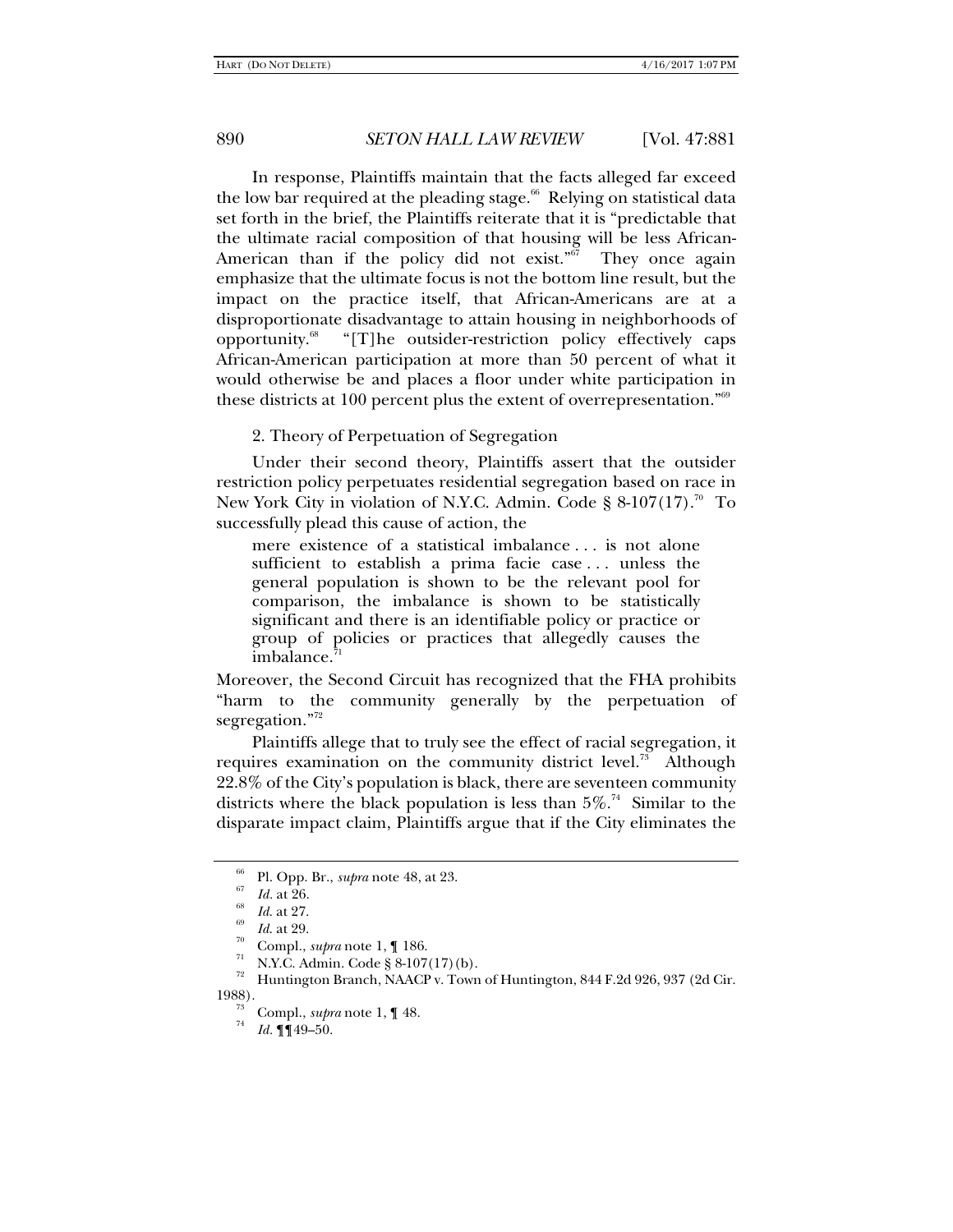outsider restriction policy, it would allow applicants to compete for affordable housing on equal terms regardless of their current address.75 Plaintiffs assert that this would reduce racial segregation in the City. In contrast, the City once again asserts that Plaintiffs have not pled sufficient facts and the analysis is not robust enough.<sup>76</sup>

### 3. Theory of Disparate Treatment

Finally, Plaintiffs claim that the City's outsider restriction policy constitutes "intentional discrimination on the basis of race"<sup>77</sup> pursuant to 2 U.S.C. § 3604(a) and 42 U.S.C. § 3604(b). To establish a prima facie showing of such disparate treatment, the plaintiffs must show that "animus against the protected group was a significant factor" of the responsible decision-maker's installment of this policy.<sup>78</sup> The court will look to five factors to determine if intentional racial discrimination motivated the challenged policy: "(1) the discriminatory impact of the governmental decision; (2) the decision's historical background; (3) the specific sequence of events leading up to the challenged decision; (4) departures from the normal procedural sequences; and (5) departures from normal substantive criteria."79 The Plaintiffs argue that the City's outsider restriction policy constitutes intentional discrimination because its decision to "establish, maintain, and expand the policy"80 was made with knowledge of a history of discrimination and segregation, which evidences rejection of more pro-integrative alternatives, and is thus "reflective of the City's consciousness of what policies it thought that particular racial and ethnic groups 'wanted.'"<sup>81</sup> The City contends that Plaintiffs have not alleged that the City intentionally treated Plaintiffs differently based on race, and the fact they identify as African-Americans is not enough to connect data to these allegations. $82$ 

Tsombanids v. West Haven Fire Dep't, 352 F.3d 565, 580 (2d Cir. 2003).

<sup>75</sup>

<sup>&</sup>lt;sup>76</sup> *Id.* ¶ 101.<br><sup>76</sup> Def. Br., *supra* note 11, at 11.<br><sup>77</sup> *Id.* ¶ 188.<br><sup>78</sup> Smith v. N.Y.C. Hous. Auth., 410 F. App'x 404, 406 (2d Cir. 2011).

<sup>80</sup> Daniel Beebe, *New York City Defends its Community Preference Policy*, DORSEY & WHITNEY LLP (Oct. 27, 2015), http://www.jdsupra.com/legalnews/new-york-citydefends-its-community-13412/.<br><sup>81</sup> Compl., *supra* note 1, 18.

*See generally id*.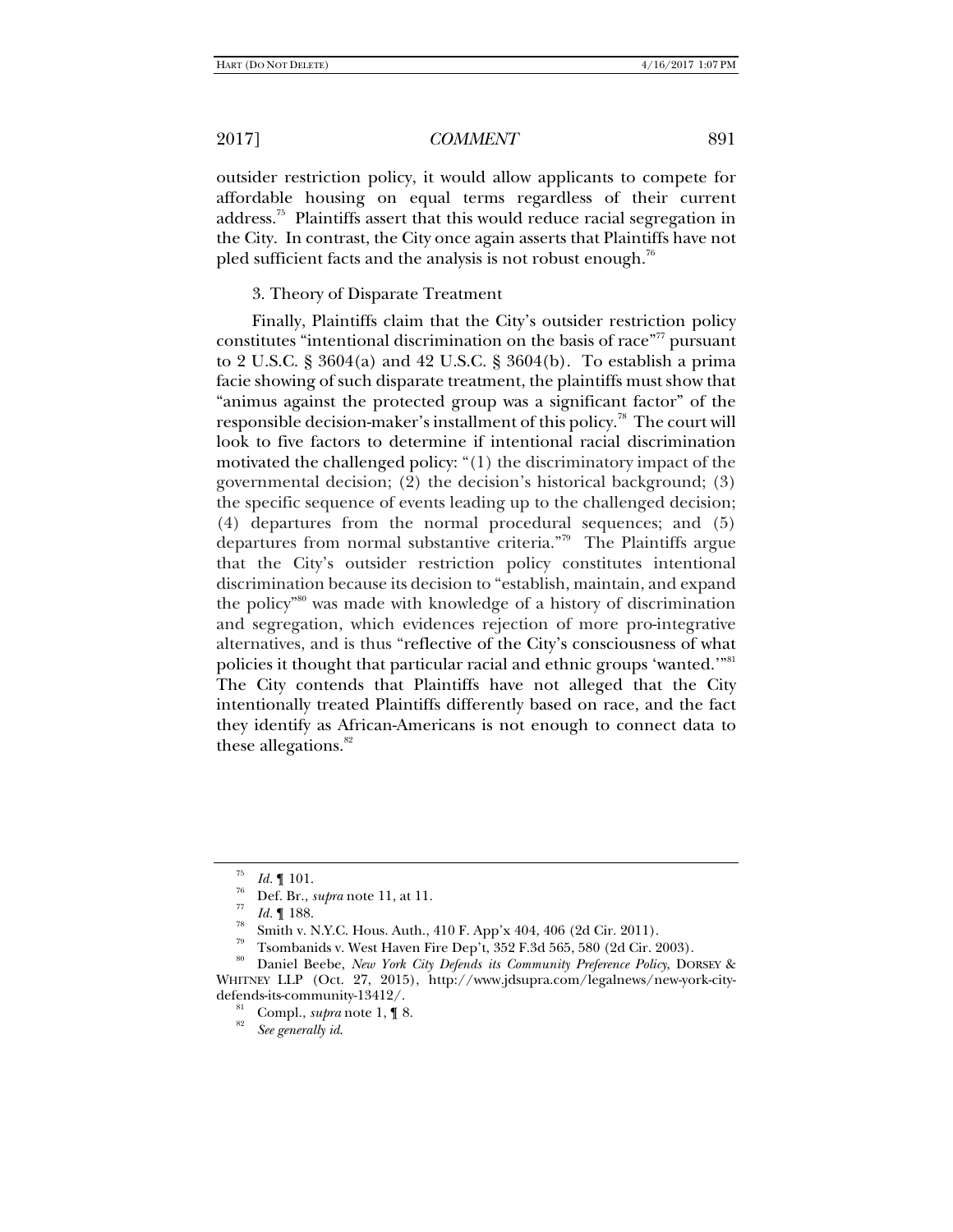### D. *Conclusions*

The City maintains that the Plaintiffs' statistical analysis is inadequate even under the Supreme Court's recent affirmation of the FHA.<sup>83</sup> This assertion provides insight into how New York City's law department interprets its obligations under the FHA, and also indicates what extent of statistical analysis is adequate—or inadequate.<sup>84</sup> Nevertheless, Plaintiffs do have sufficient evidence to survive at the pleading stage. These statistics present alarming examples of segregation in the City, and the Court need not look far to see the negative implications that are apparent in educational and workforce data. Even if the Court does not find that the community preference policy contributes to residential segregation, this challenge, especially in regard to the City's failure to review the policy, merits a response. City leaders ought to address the concerns of their residents, and therefore, even an unsuccessful suit can still have a positive impact on the New York City community.

## III. HISTORICAL BACKGROUND

Until the 1960s, federal, state, and local governments purposefully enacted and subsidized *de jure* housing segregation nationwide.<sup>85</sup> These policies required, actively promoted, and condoned racial discrimination in housing.<sup>86</sup> In particular, "redlining" caused patterns of segregation to develop in the City, and the harmful, unjust implications remain in effect today. Ironically, these very patterns have set the stage for gentrification, which only leads to displacement and further segregation.<sup>87</sup>

## A. *Redlining*

One of the first programs to serve this interest was the Home Owner's Loan Corporation (HOLC).<sup>88</sup> Passed in 1933, HOLC was the first government-sponsored program that introduced the use of the "long-term, self-amortizing mortgage with uniform payments" on a

<sup>&</sup>lt;sup>83</sup> Def. Br., *supra* note 11, at 11.<br><sup>84</sup> Beebe, *supra* note 80.

*See generally* DOUGLAS S. MASSEY & NANCY A. DENTON, AMERICAN APARTHEID: SEGREGATION AND THE MAKING OF THE UNDERCLASS (1993) [hereinafter AMERICAN APARTHEID].

<sup>&</sup>lt;sup>86</sup> *Id.*<br><sup>87</sup> Emily Nonko, *Redlining: How One Racist, Depression-Era Policy Still Shapes New York Real Estate*, BRICK UNDERGROUND: THE INSIDER'S GUIDE TO NYC REAL ESTATE (Nov. 5, 2015), http://www.brickunderground.com/blog/2015/10/history\_of\_redlining. 88 AMERICAN APARTHEID, *supra* note 85, at 51.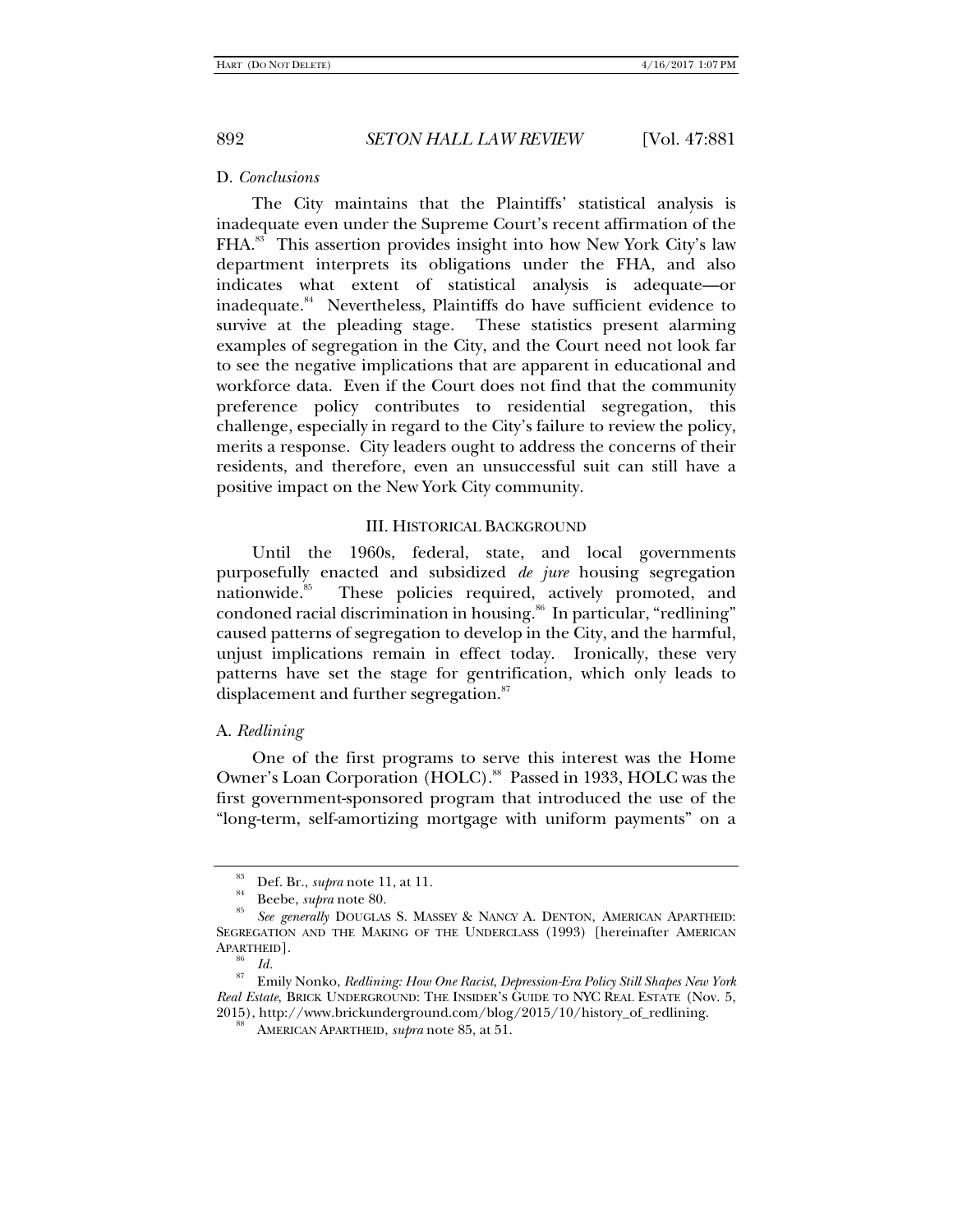mass scale.<sup>89</sup> American citizens were eager to seek assistance, and about 40% of all qualified mortgage properties took advantage of the program, supplying over three billion dollars from 1933 to 1935.<sup>90</sup>

In 1935, the Federal Home Loan Bank Board asked HOLC to create "Residential Security Maps" in 239 cities, including New York.<sup>91</sup> HOLC developed the rating system to evaluate "risks" of lending in a given neighborhood and determine eligibility for home loans and mortgage guarantees.<sup>92</sup> It established four categories, ranging from A, the safest for investments, to D, the riskiest. $93$  The highest-rated areas were marked in green and consisted of those areas with new, wellplanned buildings and homogeneous populations.<sup>94</sup>

These rankings considered the age and condition of the buildings in a neighborhood, but the most important factor "'was the level of racial, ethnic, and economic homogeneity,'" and whether a neighborhood consisted of a "'lower grade population.'"95 In effect, a neighborhood was considered high risk merely if black and Latino people resided there.<sup>96</sup>

"Desirable" neighborhoods were predominantly inhabited by white professionals and remained in demand in good and bad times.<sup>97</sup> Throughout the five boroughs of the City, green neighborhoods were rare, but some examples include: Brooklyn Heights, Inwood, Riverdale, the Upper East Side, and a few blocks of Forest Hills, Queens.98 Second on the list, blue areas, were still considered "good," but not nearly as desirable.<sup>99</sup> These included neighborhoods such as Bay Ridge or the Upper West Side.<sup>100</sup> Yellow areas were deemed essentially undesirable; these typically bordered red areas and were

<sup>&</sup>lt;sup>89</sup> *Id.*<br><sup>90</sup> Charles L. Nier, III, *Perpetuation of Segregation: Toward a New Historical and Legal Interpretation of Redlining Under the Fair Housing Act*, 32 J. MARSHALL L. REV. 617, 620–21<br>(1999).

<sup>&</sup>lt;sup>91</sup> Rachel D. Godsil, *Post-Zoning: Alternative Forms of Public Land Use Controls: The Gentrification Trigger: Autonomy, Mobility, and Affirmatively Furthering Fair Housing*, 78 BROOK. L. REV. 319, 330 (2013).<br><sup>92</sup> Id.

<sup>&</sup>lt;sup>93</sup><br>AMERICAN APARTHEID, *supra* note 85, at 51; Godsil, *supra* note 91, at 330.<br>AMERICAN APARTHEID, *supra* note 85, at 51; Godsil, *supra* note 91, at 330.<br><sup>95</sup> Godsil, *supra* note 91, at 330–31 (citing THOMAS I. SUGRU URBAN CRISIS: RACE AND INEQUALITY IN POSTWAR DETROIT  $44$  (1996)).<br><sup>96</sup> Id. at 331.

<sup>&</sup>lt;sup>97</sup> AMERICAN APARTHEID, *supra* note 85, at 51.<br><sup>98</sup> Nonko, *supra* note 87.<br><sup>100</sup> *Id.* 

*Id.*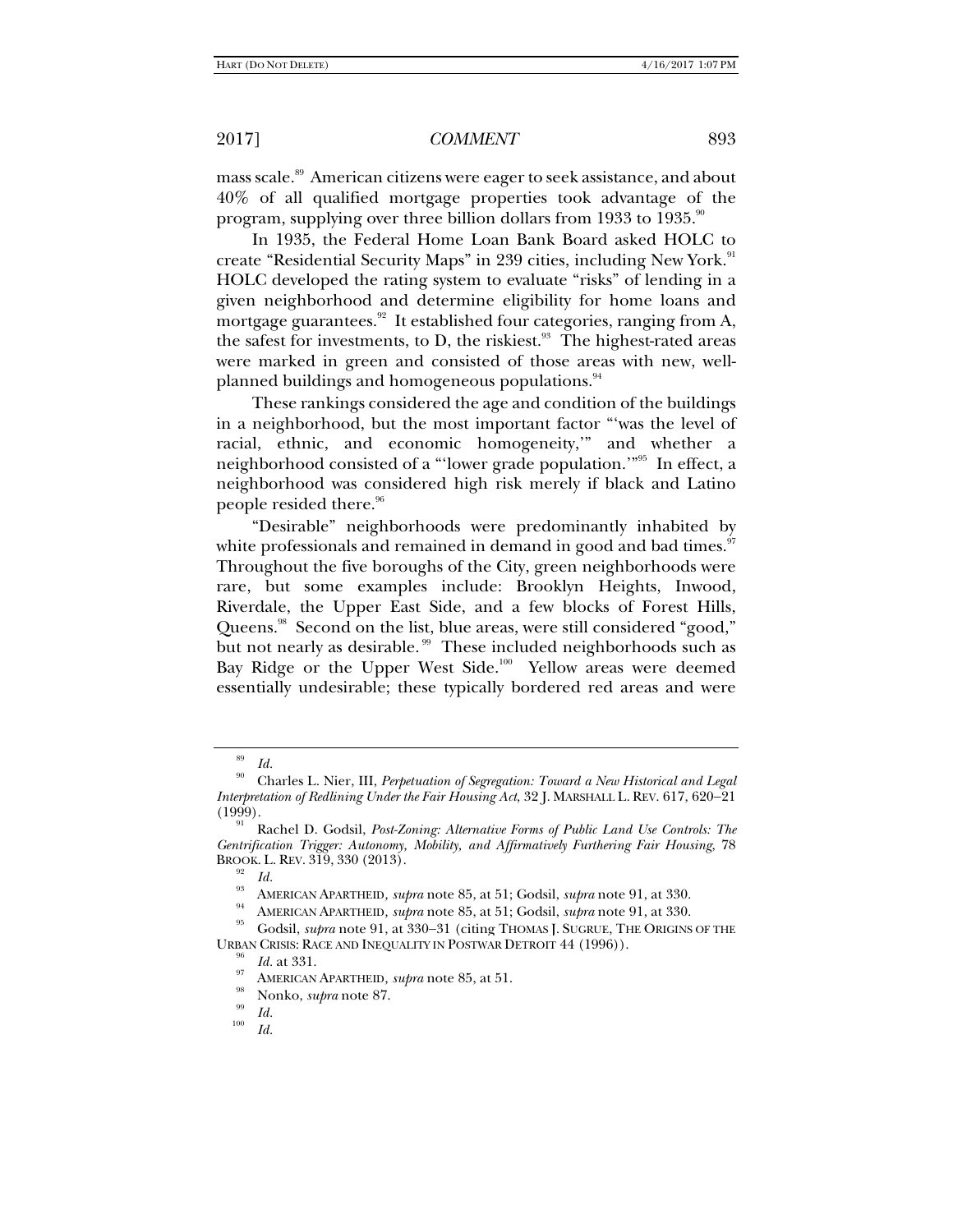and in transition or declining.<sup>101</sup> The final category was outlined in red; this is where the majority of African-Americans and other minorities lived and—as a result of this policy—had little mobility to leave. Huge areas of New York were redlined: much of North Brooklyn, Cobble Hill, Gowanaus, Sunset Park, Dumbo, Fort Green, Bedford Stuyvesant, East New York, Coney Island, parts of Chinatown and the Lower East Side, Chelsea, much of the far east side up to  $96<sup>th</sup>$ Street, Harlem, south and central Bronx, Astoria, Queens, Corona, Jamaica, and the area surrounding JFK International Airport.<sup>102</sup>

Residents of neighborhoods burdened with a C or D ranking could not obtain loans to purchase or improve their homes because the Federal Housing Administration would not insure their mortgages.<sup>103</sup> Likewise, banks and other lenders were advised not to make real estate investments in redlined areas, and therefore developers were unable to find funding to build in these areas.<sup>104</sup> HOLC systematically undervalued old, African-American and racially mixed neighborhoods.<sup>105</sup>

With so few areas marked green in New York City, much of the white population was encouraged to move into the suburbs. These areas were considered safer for home investment and were attached to buyer friendly terms such as smaller down payments and 30-year payment plans.106 African-Americans, on the other hand, were unable to obtain mortgages to buy homes in their NYC neighborhoods.<sup>107</sup> Consequently, New York City property owners in redlined areas were often unable to invest in "their properties and [the] neighborhoods fell into decline."108

These policies were not income-based.<sup>109</sup> African-Americans and Latinos who could afford to buy homes and receive financing were denied mortgages in a way that similarly situated, middle-income whites were not.<sup>110</sup> Today, many of these redlined neighborhoods remain some of the most dangerous and high poverty areas in the city.111 The irony, of course, is that these are also some of the

<sup>101</sup>

<sup>&</sup>lt;sup>101</sup><br>
<sup>102</sup><br> *Id.*<br>
Godsil, *supra* note 91, at 331.<br>
Godsil, *supra* note 91, at 331; Nonko, *supra* note 87.<br>
AMERICAN APARTHEID, *supra* note 85, at 51.<br>
<sup>106</sup><br>
Nonko, *supra* note 87.<br> *Id.; see also* Godsil, *supra* 

Nonko, *supra* note 87; *see also* Godsil, *supra* note 91, at 331.<br>
<sup>109</sup> Godsil, *supra* note 91, at 331.<br>
<sup>110</sup> Id.<br>
<sup>111</sup> Nonko, *supra* note 87.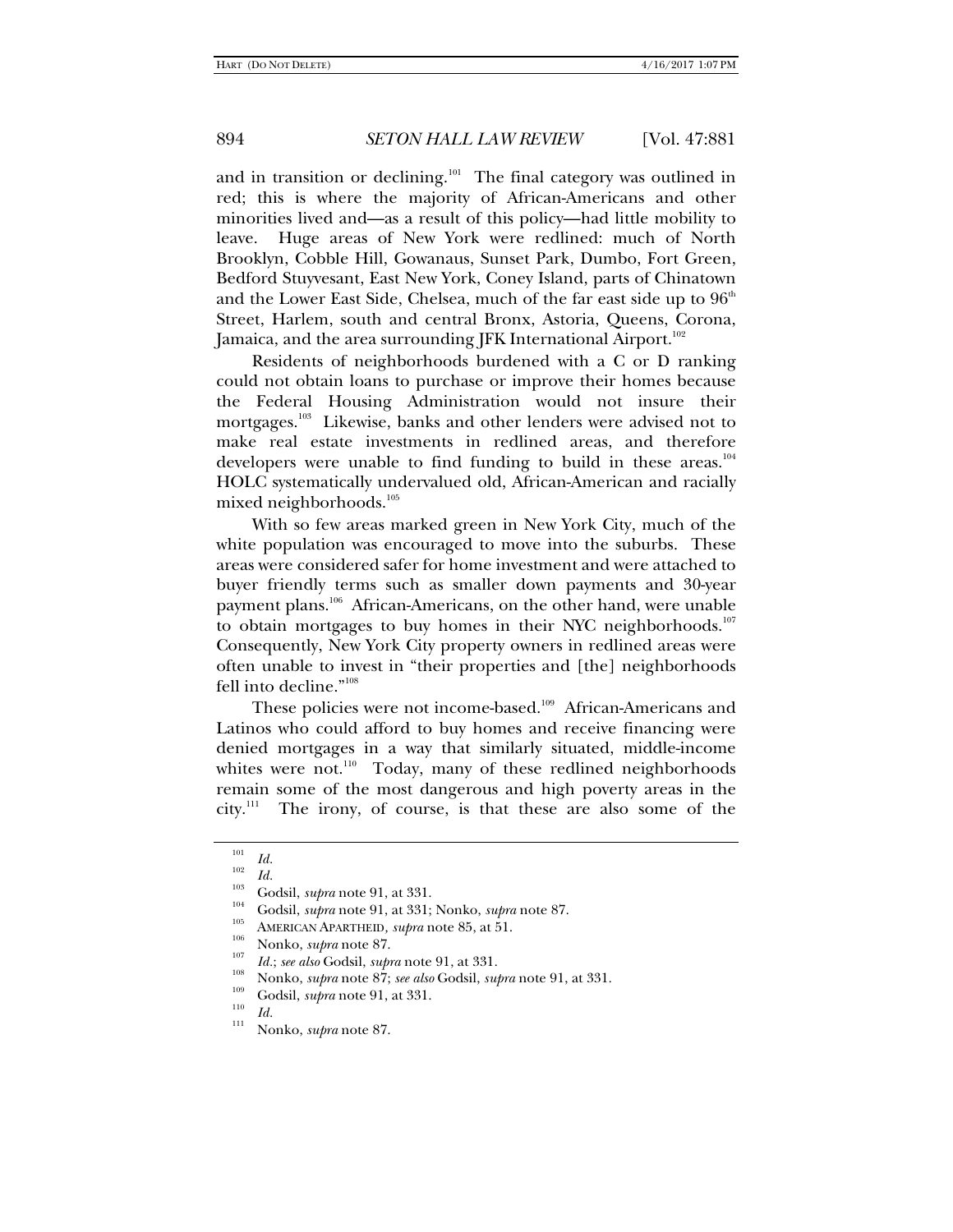neighborhoods most rapidly gentrifying and experiencing swells in rental rates.<sup>112</sup>

Today, racial segregation continues to distort normal market dynamics nationwide. Black families own fewer homes than any other racial group.<sup>113</sup> The homes black families do own generally have less market value.<sup>114</sup> The consequences of this impact future generations-fewer black families are able to transfer economic advantages to their children.<sup>115</sup> This effect does not stop at one person, family, generation or neighborhood. A huge swath of the population cannot achieve economic prosperity116 and persistence of residential segregation deprives people of essential opportunities and services.<sup>117</sup> This problem is worsened by the fact that most residents cannot afford to move to improving or gentrifying neighborhoods with ease.<sup>118</sup>

The Court has consistently recognized the intrinsic value in selfworth in circumstances analogous to residential segregation.<sup>119</sup> These

*See* Brief for NAACP Legal Defense & Education Fund, Inc. as Amici Curiae Supporting, Texas Dep't of Hous. & Cmty. Affairs v. Inclusive Cmtys. Project, Inc., 135 S. Ct.  $2507$  (2015) (No. 13-1371), 2014 WL 7477679 at \*14 (citing PATRICK SHARKEY, STUCK IN PLACE: URBAN NEIGHBORHOODS AND THE END OF PROGRESS TOWARD RACIAL EQUALITY 115 (2013)) [hereinafter Brief for NAACP]; *see also* THE GEOGRAPHY OF OPPORTUNITY: RACE AND HOUSING CHOICE IN METROPOLITAN AMERICA 3-10 (Xavier de Souza Briggs, ed., 2005).

<sup>116</sup> Brief for NAACP, *supra* note 115, at \*14. <sup>117</sup> The persistence of segregated neighborhoods has negative implications. School segregation is closely linked to housing segregation. Gladstone Realtors v. Vill. of Bellwood, 441 U.S. 91, 111 n.24 (1979). The consequences of segregation have long-term and potentially devastating consequences on a child's ability to receive a quality education. *See* Richard Rothstein, *Segregated Housing, Segregated Schools,* EDUCATION WEEK (Mar. 26, 2014), http://www.edweek.org/ew/articles/2014/03/26 /26rothstein\_ep.h33.html; Brief for NAACP, *supra* note 115, at \*11. Moreover, adults are deprived of meaningful professional opportunities. *See generally* ELIZABETH ANDERSON, THE IMPERATIVE OF INTEGRATION 3 (2010) ("Segregation ... isolates disadvantaged groups from access to public and private resources, from sources of human and cultural capital, and from the social networks that govern access to jobs, business connections, and political influence."). *See also* Brief for Respondents at 14, Texas Dep't of Hous. & Cmty. Affairs v. Inclusive Cmtys. Project, Inc., 135 S. Ct. 2507

Brief for NAACP, *supra* note 115, at \*15–16. (citing Kyle Crowder et al., *Neighborhood Diversity, Metropolitan Constraints, and Household Migration*, 77 AM. SOC.REV.  $3, 325 - 53 (2012)$ .

 *See* United States v. Windsor, 133 S. Ct. 2675, 2696 (2013) (discussing the dignity of individuals and same-sex marriages); Planned Parenthood v. Casey, 505 U.S. 833,

<sup>112</sup>

*Id.* 113 Press Release, U.S. Census Bureau News, Residential Vacancies and Homeownership in the Third Quarter 2014 at 9 (Oct. 28, 2014) (on file at U.S. Census

<sup>&</sup>lt;sup>114</sup> Thomas Shapiro et al., *The Roots of the Widening Racial Wealth Gap: Explaining the Black-White Economic Divide, in INSTITUTE ON ASSETS AND SOCIAL POLICY 3 (2013).*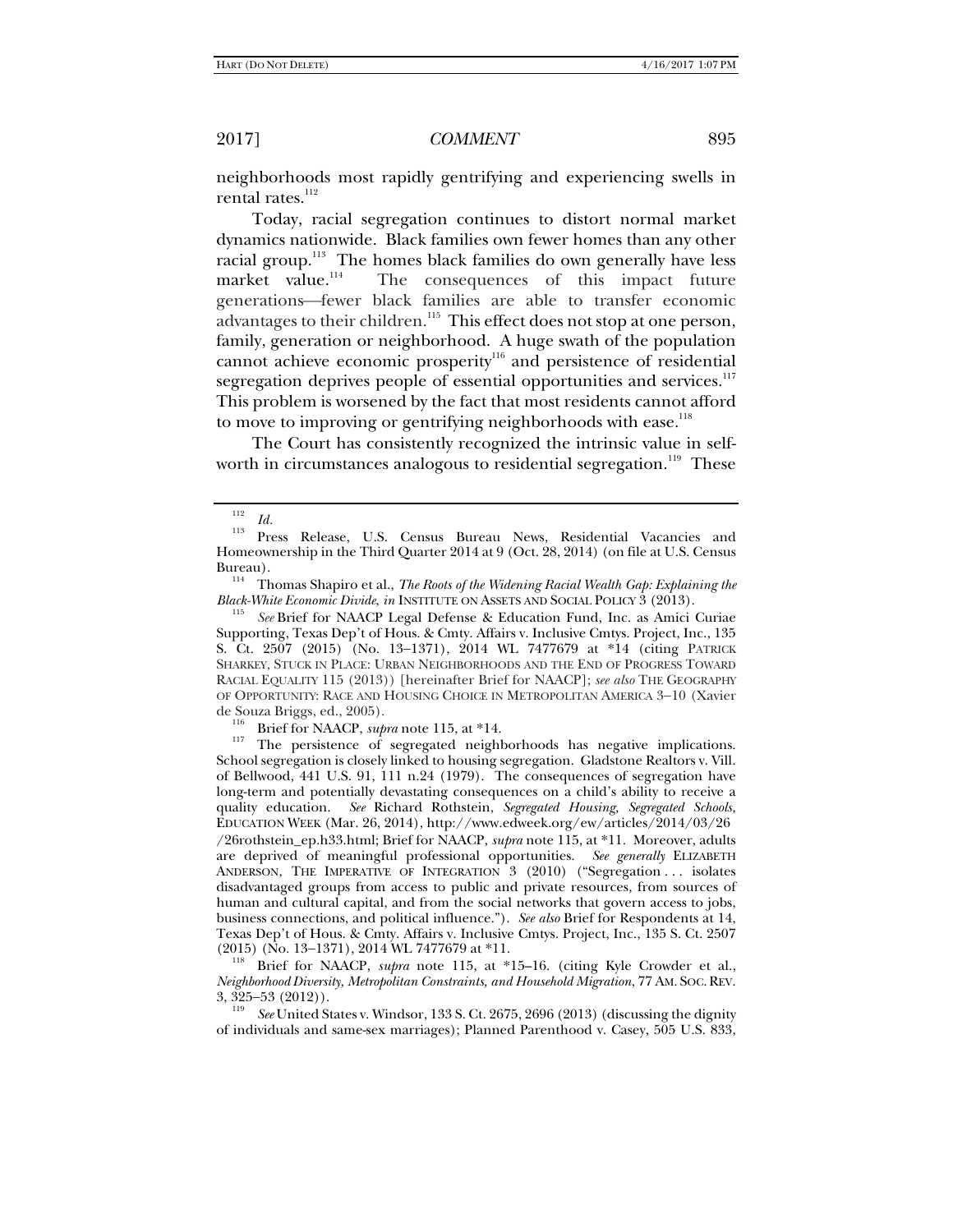principles apply with equal force here. *"*Segregated housing and lack of agency in housing decisions imposes a host of harmful conditions, connotations, and constraints that disrespect the inherent selfdetermination and dignity to which each individual is entitled."<sup>120</sup>

#### IV. RELEVANT LEGAL BACKGROUND

### A. *The Fair Housing Act*

On April 11, 1968, just one week after the assassination of Dr. Martin Luther King, Jr., President Lyndon B. Johnson signed the Fair Housing Act into law.<sup>121</sup> The context of its passage illustrates its dual purpose: the FHA was enacted both to forbid individual acts of private and public discrimination as well as to eradicate systematic segregation.<sup>122</sup> The FHA proclaimed the end of generations of legal discrimination in housing on the basis of race, religion, and national origin.<sup>123</sup> In addition, the FHA announced a positive obligation to "affirmatively" further fair housing.<sup>124</sup> Although the statute does not expressly refer to "integration," the legislative history<sup>125</sup> and subsequent case law endorses that the intent and purpose of the FHA was residential integration.<sup>126</sup> This second goal, to mandate residential

<sup>851 (1992) (</sup>analyzing the decisional autonomy and dignity in the course of "personal decisions relating to marriage, procreation, contraception, family relationships, child rearing, and education"); Hall v. Florida, 134 S. Ct. 1986, 1992 (2014) (discussing the inherent dignity of people who have intellectual disabilities); Lawrence v. Texas, 539 U.S. 558, 567 (2003) (discussing the dignity of intimate relationships).<br><sup>120</sup> Brief for NAACP, *supra* note 115, at \*17.<br><sup>121</sup> U.S. Dep't of Hous. and Urban Dev., *History of Fair Housing*, http://portal.hud

<sup>.</sup>gov/hudportal/HUD?src=/program\_offices/fair\_housing\_equal\_opp/aboutfheo/h istory (last visited Feb. 28, 2017).

*See* King, *supra* note 9, at 2184 (citing U.S. NAT'L ADVISORY COMM'N ON CIVIL DISORDERS, REPORT OF THE NATIONAL ADVISORY COMMISSION ON CIVIL DISORDERS 2 (1968)).

<sup>&</sup>lt;sup>123</sup> Fair Housing Act, Title VIII of the Indian Civil Rights Act of 1968, 42 U.S.C.  $\S$ <br>3601–19 (2006).

<sup>42</sup> U.S.C. §§ 3608(d), (e)(5) (stating that the Secretary of Housing and Urban Development and all executive departments and agencies shall administer housing programs in a manner that "affirmatively" furthers fair housing).

*See* 114 CONG. REC. 3421, 3422 (1968) (statement of Sen. Mondale); *see also id.*  at 2278 (1968) (statement of Sen. Mondale) (criticizing "the present outrageous and heartbreaking racial living patterns which lie at the core of the tragedy of the American city and the alienation of good people from good people because of the utter

irrelevancy of color").<br><sup>126</sup> King, *supra* note 9, at 2184 n.9 (citing Trafficante v. Metro. Life Ins. Co., 409 U.S. 205, 211 (1972) (endorsing statement Sen. Mondale's statement about legislative history); *see also* Hills v. Gautreaux, 425 U.S. 284, 299 (1976) (noting that the "wrong committed by HUD confined the respondents to segregated public housing"). Likewise, lower courts are in agreement. *See, e.g.*, Evans v. Lynn, 537 F.2d 571, 576–77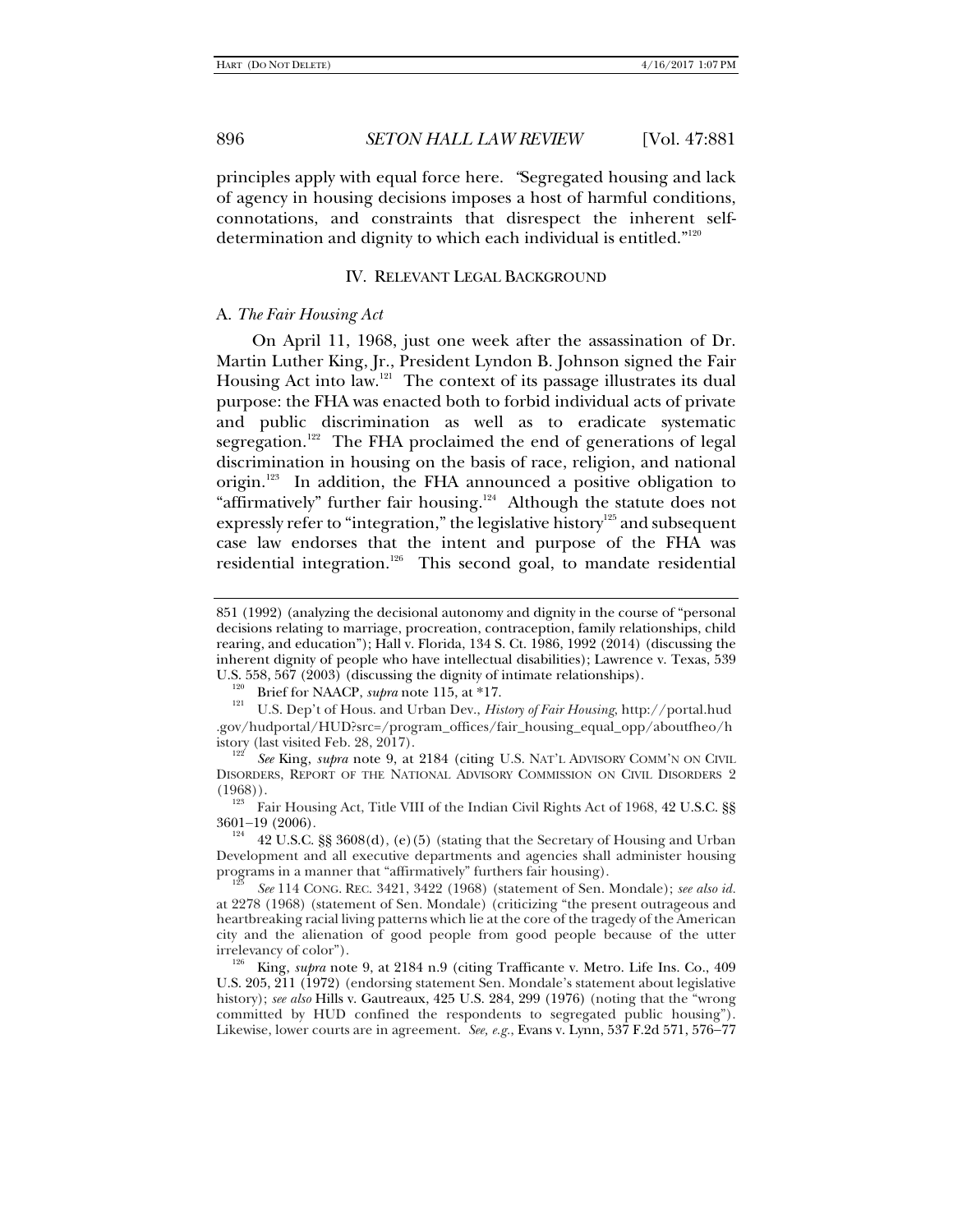131

### 2017] *COMMENT* 897

integration, has been underdeveloped and underutilized.<sup>127</sup> Although the recent holding from *Texas Department of Housing & Community Affairs v. Inclusive Communities Project, Inc.* simply reaffirmed what lower courts had been applying for years, because it requires people to truly take race into account when constructing new units or enacting policies, it will hopefully encourage Americans to more vigorously enforce the FHA and fully realize its potential to integrate this nation.<sup>128</sup>

## B. *Texas Department of Housing & Community Affairs v. Inclusive Communities Project, Inc.*

On June 25, 2015, the United States Supreme Court held that application of disparate impact is cognizable under the  $FHA$ <sup>129</sup> "In contrast to a disparate-treatment case, where a 'plaintiff must establish that the defendant had a discriminatory intent or motive,' a plaintiff that brings a disparate-impact claim challenges practices that have a 'disproportionately adverse effect on minorities' and are otherwise unjustified by a legitimate rationale."130 This affirmation of the disparate impact analysis in the context of housing is relevant to how the Court will assess *Winfield*, and further, to what extent the FHA can be used in the future to affirmatively further fair housing and residential integration.

The Supreme Court heard this case just last year, but by this point, eleven of the twelve courts of appeals had decided on the issue and nine held that violations of the FHA may be established through a disparate impact standard of proof.<sup>131</sup> Moreover, the HUD regulation

<sup>(2</sup>d Cir. 1975) (citing legislative history that endorses integration as a goal); Otero v. N.Y. City Hous. Auth., 484 F.2d 1122, 1134 (2d Cir. 1973) ("Action must be taken to fulfill, as much as possible, the goal of open, integrated residential housing patterns and to prevent the increase of segregation.").

*See generally* King, *supra* note 9, at 2182 (arguing that to reinvigorate the Act's positive purpose, the United States must expand the "federal rule to define meaningfully this obligation through concrete, quantitative benchmarks").

meaningfully this obligation through concrete, quantitative benchmarks"). 128 Ariane de Vogue, *Court Upholds Key Tool to Combat Housing Discrimination*, CNN (June 25, 2015, 5:29 PM) http://www.cnn.com/2015/06/23/politics/fair-housingact-texas-supreme-court/ ("Attorney General Loretta Lynch said the Justice Department will make use of this ruling in the future . . . 'to vigorously enforce the

<sup>&</sup>lt;sup>129</sup> Texas Dep't of Hous. & Cmty. Affairs v. Inclusive Cmtys Project, Inc., 135 S. Ct. 2507, 2510 (2015).

*Id.* at 2513 (quoting Ricci v. DeStefano, 557 U.S. 557, 577 (2009)). Although the Supreme Court has held that disparate impact is not cognizable under the 14th Amendment of the Constitution, certain federal laws have disparate impact provisions. *See* Washington v. Davis, 426 U.S. 229 (1976).

Joe Rich & Thomas Silverstein, *Symposium: The case for disparate impact under the*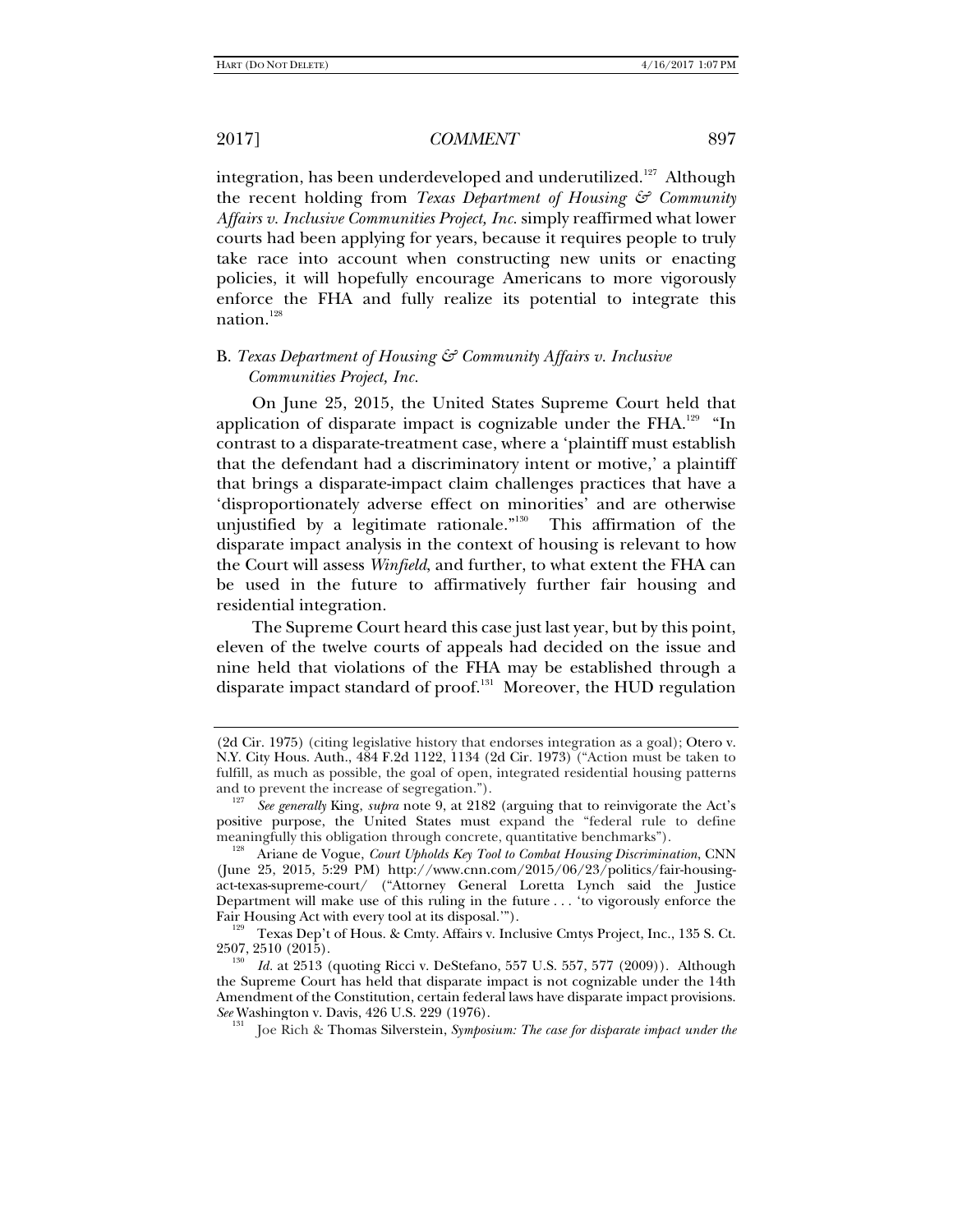passed in 2013, which will be discussed in detail later in this section, also called for disparate impact analysis.<sup>132</sup> Although Justice Kennedy affirmed the trend set by lower courts, his opinion actually places some limitations on the use of disparate impact analysis in practice.

The underlying dispute concerned a decision about where the City of Dallas should construct low-income housing: the inner city or the surrounding suburbs.<sup>133</sup> The respondent, the Inclusive Communities Project, Inc. (ICP), a Texas-based non-profit corporation that helps low-income families obtain affordable housing, argued that the Petitioner, Texas Department of Housing & Community Affairs (the "Department"), which distributes the tax credits, allocated too many tax credits to developers who built in predominantly African-American inner-city areas, and too few tax credits to builders who developed in chiefly white suburban neighborhoods.<sup>134</sup> Therefore, ICP alleged that the Department's policies maintained a continued pattern of segregated housing.<sup>135</sup> The District Court found the statistical evidence compelling enough to establish a prima facie showing of disparate impact<sup>136</sup> and held in favor of ICP.

The Supreme Court was specifically interested in the phrase "otherwise make unavailable." Justice Anthony Kennedy, writing for the majority, $137$  focused on the use of this phrase and noted that it "refers to the consequences of actions and not just to the mindset of

*Fair Housing Act*, SCOTUSBLOG (Jan. 6, 2015, 11:30 AM), http://www.scotusblog.com /2015/01/symposium-the-case-for-disparate-impact-under-the-fair-housing-act/; *see* Huntington Branch, NAACP v. Huntington, 844 F.2d 926, 935–36 (2d Cir. 1988); Resident Advisory Bd. v. Rizzo, 564 F.2d 126, 146 (3d Cir. 1977); Smith v. Clarkton, 682 F.2d 1055, 1065 (4th Cir. 1982); Hanson v. Veterans Admin., 800 F.2d 1381, 1386 (5th Cir. 1986); Arthur v. Toledo, 782 F.2d 565, 574–75 (6th Cir. 1986); Metro. Hous. Dev. Corp. v. Arlington Heights, 558 F.2d 1283, 1290 (7th Cir. 1977); United States v. Black Jack, 508 F.2d 1179, 1184–85 (8th Cir. 1974); Halet v. Wend Inv. Co., 672 F.2d 1305, 1311 (9th Cir. 1982); United States v. Marengo Cty. Comm'n, 731 F.2d 1546, 1559, n.20 (11th Cir. 1984).

<sup>&</sup>lt;sup>152</sup> See infra Part IV.C.<br><sup>133</sup> *Texas Dep't of Hous. & Cmty. Affairs*, 135 S. Ct. at 2513.

 $\frac{134}{135}$  *Id.* at 2510.

<sup>&</sup>lt;sup>136</sup> Id. at 2514 (finding that "from 1999–2008, [the Department] approved tax credits for 49.7% of proposed non-elderly units in 0% to 9.9% Caucasian areas, but only approved 37.4% of proposed non-elderly units in 90% to 100% Caucasian areas... "92.29% of [low-income housing tax credit] units in the city of Dallas were located in census tracts with less than 50% Caucasian residents").

Justice Kennedy was joined by Justices Ruth Bader Ginsburg, Sonia Sotomayor, Elena Kagan, and Stephen Breyer. Justice Samuel Alito dissented, joined by Chief Justice Roberts and Justices Antonin Scalia and Clarence Thomas. Justice Thomas also separately dissented.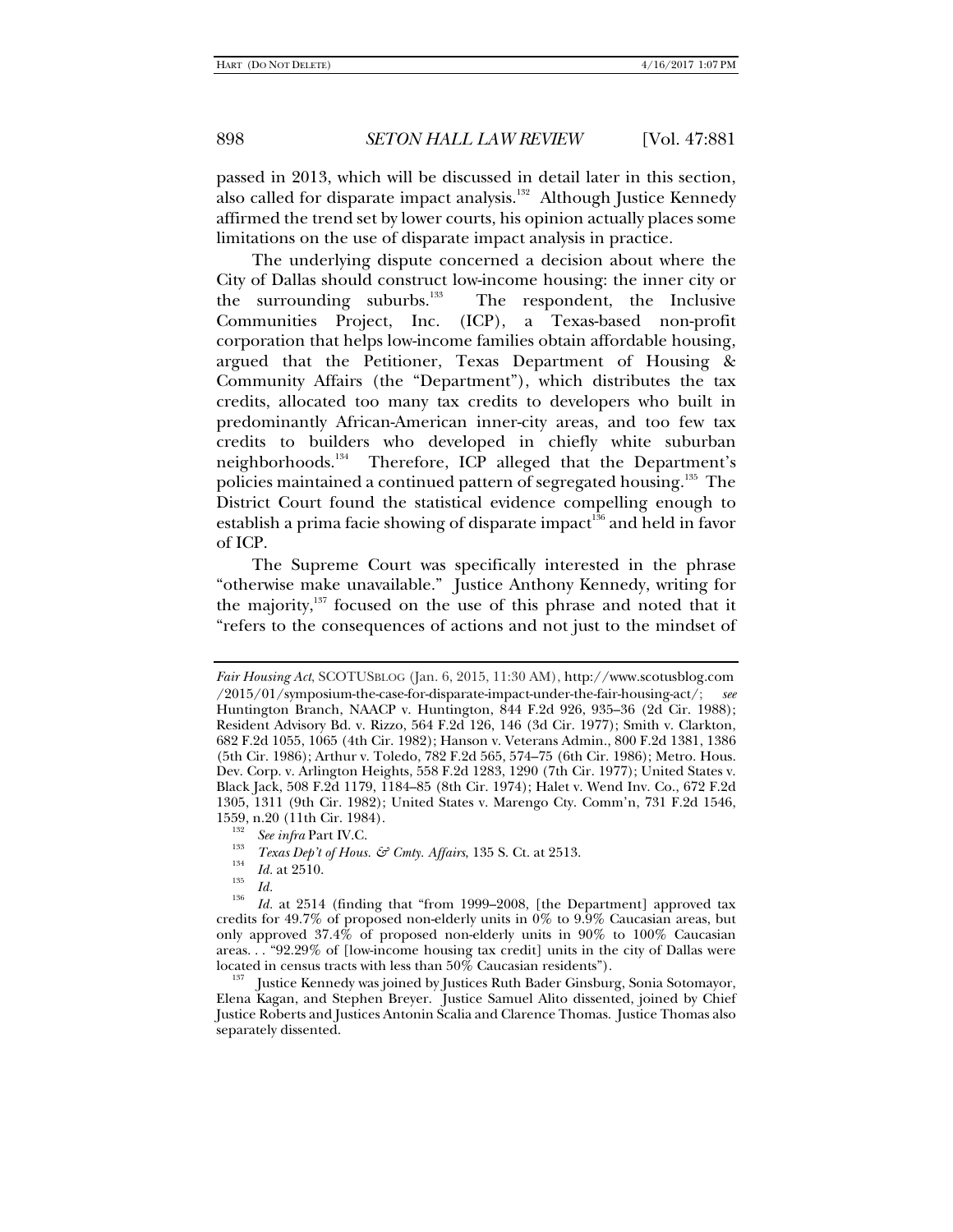actors."138 The Court analogized this phrase to the use of "otherwise adversely affect" found in sections of Title VII and the Age Discrimination in Employment Act (ADEA).<sup>139</sup> The Court's decisions in *Griggs v. Duke Power Company* and *Smith v. City of Jackson*, likewise considered such language as indicative of Congressional intent to proscribe action that has a disparate impact.<sup>140</sup> The use of "'otherwise' signals a shift in emphasis from an actor's intent to the consequences of his actions. . . . [T]he operative text looks to results and plays an identical role: as a catchall phrase, located at the end of a lengthy sentence that begins with prohibitions on disparate treatment."<sup>141</sup>

Although the majority's opinion clearly affirmed the use of disparate impact analysis and looked like a "win" for many fair housing advocates, it also imposed significant limits and could act as a "stern warning" rather than a "ringing reaffirmation" in practice.<sup>142</sup> The Court announced that disparate-impact liability must be controlled in a number of ways.<sup>143</sup> For example, a disparate impact claim that relies merely on statistical disparity will fail if the plaintiff cannot show that

<sup>1&</sup>lt;sup>38</sup> *Texas Dep't of Hous. & Cmty. Affairs*, 135 S. Ct. at 2547 (2015).<br> *Id.* at 2510–11.<br> *Id.* at 2516–17; *see also* Griggs v. Duke Power Co., 401 U.S. 424 (1971).

*Id.* at 2511. Justice Kennedy further relied on the post-enactment history of the FHA. By this time, nine of the eleven courts of appeals that addressed this issue concluded that the FHA includes disparate impact claims. *Texas Dep't of Hous.*  $\mathcal{S}^2$  Cmty. *Affairs*, 135 S. Ct. at 2519. Aware of this near "unanimous precedent," Congress made a "considered judgment to retain the relevant statute" and therefore accepted and ratified the courts of appeals' holdings. *Id.* Hence, if a word or phrase in a statute was given a uniform interpretation by inferior courts, the later version of that same act which retains the same wording presumptively carries forward that interpretation. *Id.* at 2520.

The Court found additional support for its conclusion in the 1988 FHA amendments. *Id.* These three amendments contain three exceptions to liability that assume courts must enforce disparate impact liability. These exceptions are in regard to appraisals, drug convictions, and occupancy restrictions. *Id.* Such exceptions would be "superfluous if Congress had assumed that disparate-impact liability did not exist under the FHA." *Id.* 

Finally, the Court acknowledged the legislative intent of the FHA and recognized that disparate impact claims are consistent with the central purpose of the FHA. *Id.* Similar to Title VII and the ADEA, the FHA was enacted to end discriminatory practices. The Court noted that unlawful practices, such as zoning laws and other similar housing restrictions frequently "function to exclude minorities from certain neighborhoods without sufficient justification." *Id.* at 2521-22. The Court reasoned that disparate impact liability might be exactly what is necessary to overcome the significant and disparaging discriminatory practices America currently faces. 142 Garret Epps, *The US Supreme Court Barely Saves the Fair Housing Act*, THE ATLANTIC

<sup>(</sup>June 25, 2015) http://www.theatlantic.com/politics/archive/2015/06/the-supremecourt-barely-saves-the-fair-housing-act/396902/.

*Texas Dep't of Hous. & Cmty. Affairs*, 135 S. Ct. at 2523.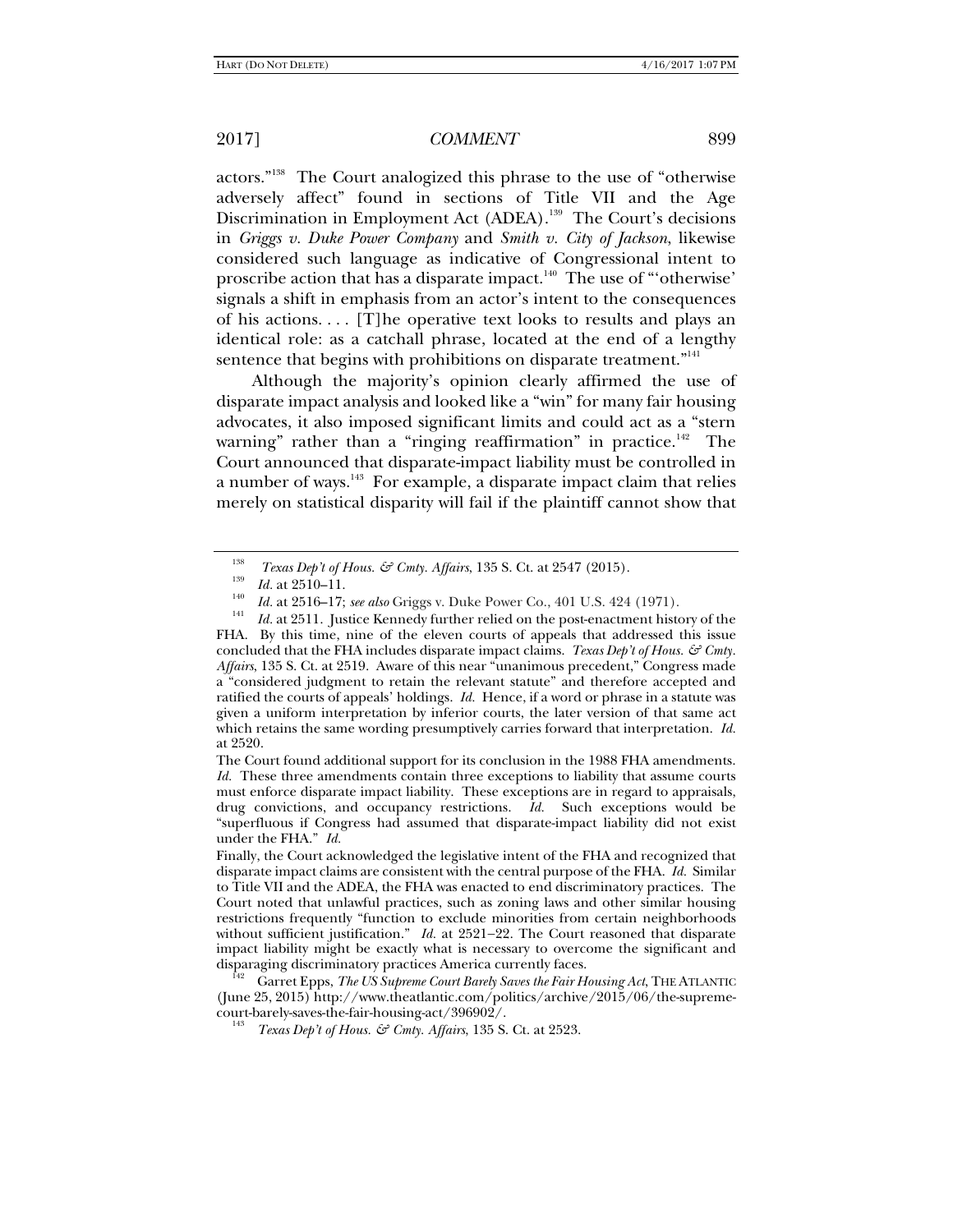defendant's policies caused that disparity.<sup>144</sup> This "robust causality requirement ensures that '[r]acial imbalance . . . does not, without more, establish a prima facie case of disparate impact'" and therefore safeguards defendants who find themselves in an unfortunate setting.<sup>145</sup> It is not yet clear how lower courts will interpret this requirement, but it has the potential to restrict the disparate impact analysis.146 The Court urged the use of these "adequate safeguards" to prevent governmental and private entities from using numerical quotas that could inevitably raise serious constitutional questions.<sup>147</sup>

Disparate impact liability mandates that the government remove arbitrary and unnecessary hurdles, but it does not mandate that housing authorities actually affirmatively reorganize their policies. However, the FHA does require actors to take positive steps to further fair housing.148 Justice Kennedy, conversely, focused his analysis on the developer's ability to avoid putting forward policies that have arbitrarily discriminatory effects. $149$  In fact, the Court stated that housing authorities and private developers should even be afforded "leeway to explain the valid interest served by their policies."<sup>150</sup> The Court compares this to the "business necessity" standard under Title VII which allows for a workplace requirement that may cause a disparate impact so long as the requirement is a "reasonable measure[ment] of job performance."<sup>151</sup> Likewise, a housing authority may preserve a policy if it achieves a valid interest.<sup>152</sup> With the second mandate of the FHA in mind, it will be on the lower courts to diligently

<sup>144</sup>  $\frac{144}{145}$  *Id.* 

*Id*. at 2523 (quoting Wards Cove Packing Co. v. Antonio, 490 U.S. 642, 653 (1989)). 146 Robert G. Schwemm, *Fair Housing Litigation After* Inclusive Communities*: What's* 

*New and What's Not*, 115COLUM. L. REV. SIDEBAR 106 (2015), http://columbialawreview .org/content/fair-housing-litigation-after-inclusive-communities-whats-new-andwhats-not/.<br><sup>147</sup> The state may not impose or pursue race or gender quotas. *See, e.g.*, Regents of

Univ. of Cal. v. Bakke, 438 U.S. 265 (1978); City of Richmond v. J.A. Croson Co. 488 U.S. 469 (1989); Grutter v. Bollinger, 539 U.S. 306, 338 (2003); Gratz v. Bollinger, 539 U.S. 244 (2003). In the private sector, if an employer pursues a numerical quota based on race or gender, it is suspect under Title VII. *See* United Steelworkers v. Weber, 443 U.S. 193 (1979); Johnson v. Transp. Agency, 480 U.S. 616, 640–42 (1987). More recently, the Court held invalid under Title VII employer actions that could lead to a "de facto quota." *See* Ricci v. DeStefano, 557 U.S. 557 (2009).

King, *supra* note 9, at 2185-86 (noting the procedural nature of current policies, and the need to shift to more substantive changes to enforce this mandate).<br><sup>149</sup> *Texas Dep't of Hous. & Cmty. Affairs*, 135 S. Ct. at 2522.<br>*Id.* 

<sup>&</sup>lt;sup>151</sup> *Id.* at 2523 (quoting *Griggs*, 91 S. Ct. at 436).

*Id.* at 2523.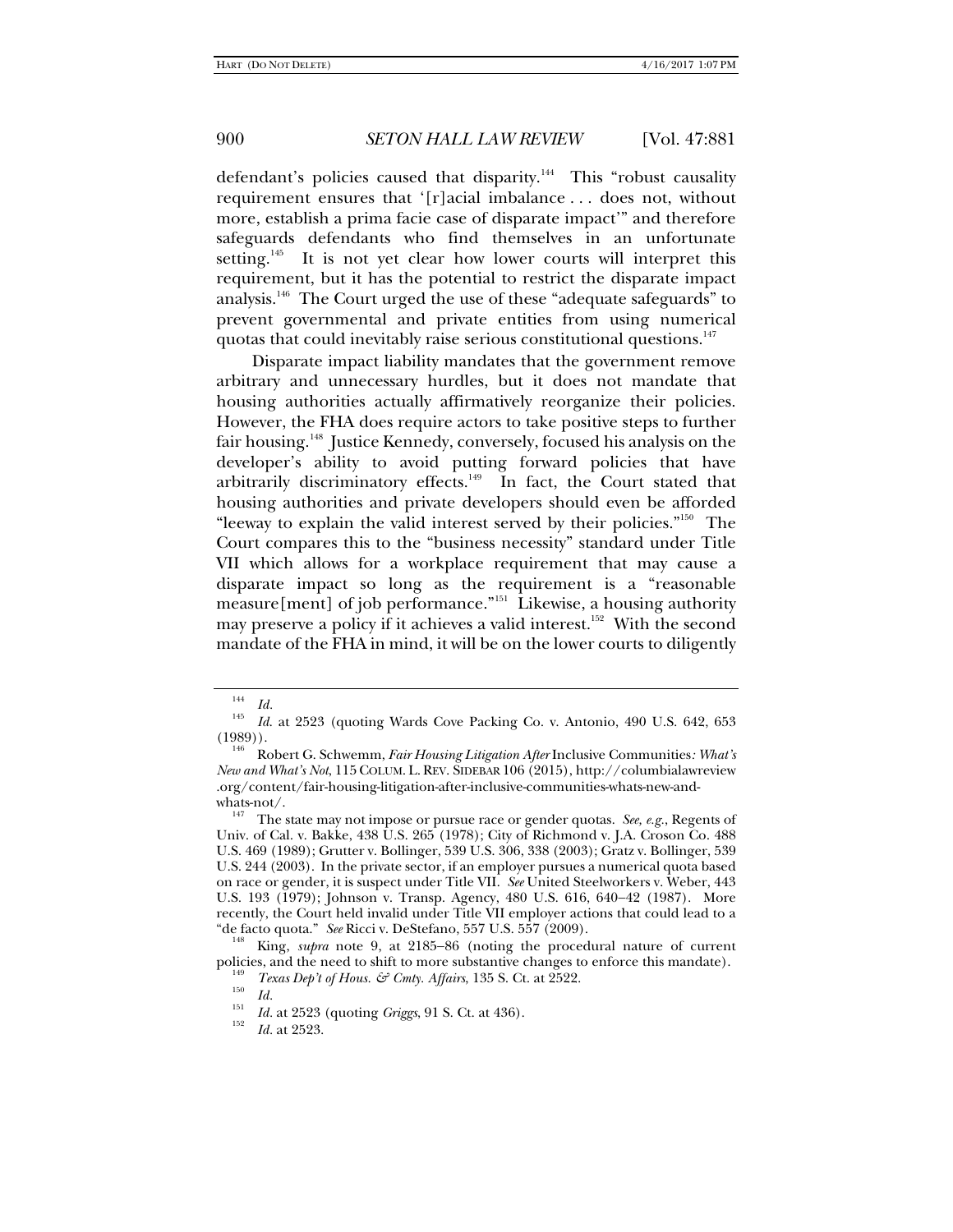enforce *Inclusive Communities* to satisfy the FHA objectives within the confines of *Inclusive Communities.*

The *Winfield* case is only at the pleading stage, and therefore it is impossible to know for certain whether it will survive the motion to dismiss. The *Inclusive Communities* Court, however, pointed to the importance of this stage of the proceedings.<sup>153</sup> The plausibility standard requires that the Court disregard all conclusory allegations, including legal allegations.<sup>154</sup> Therefore, the Court will have to look at the statistical facts and narratives Plaintiffs have advanced rather than their legal conclusions about disparate impact, which are not entitled to the presumption of truth. A plaintiff's case will fail unless he can allege facts at the pleading state or produce statistical evidence that demonstrates a causal connection, and such limitations, the Court reasoned, are necessary to defend against abusive claims.<sup>155</sup> "If the specter of disparate-impact litigation" triggers private developers to halt renovation and construction of low-income housing units, the FHA will have "undermined its own purpose as well as the free-market system."<sup>156</sup>

Kennedy concluded "we must remain wary of policies that reduce homeowners to nothing more than their race."<sup>157</sup> The social, economic, and political inequalities that result from racial housing inequality suggest that a focus on race may be the only way to overcome such disparities. Such a conclusion, however, implies that any claim that falls outside of the "heartland," such as "zoning laws and other housing restrictions that function unfairly to exclude minorities from certain neighborhoods without sufficient justification"158 would be without a strong claim. While these particular plaintiffs in *Inclusive Communities* have the facts to overcome Kennedy's statistical hurdle, the lower courts remain armed with tools sufficient to strike down novel applications of the new HUD regulations.<sup>159</sup>

The Court will likely find that there is sufficient statistical evidence

<sup>153 &</sup>quot;A plaintiff who fails to allege facts at the pleading stage or produce statistical evidence demonstrating a causal connection cannot make out a prima facie case of disparate impact."  $Id$ .

<sup>&</sup>lt;sup>154</sup> Ashcroft v. Iqbal, 556 U.S. 662, 678 (2009).

*Texas Dep't of Hous. & Cmty. Affairs*, 135 S. Ct. at 2523. ("For instance, a plaintiff challenging the decision of a private developer to construct a new building in one location rather than another will not easily be able to show this is a policy causing a disparate impact because such a one-time decision may not be a policy at all.")<br><sup>156</sup>*Id.* at 2524.<br>*Id.* at 2525.

<sup>&</sup>lt;sup>158</sup> Epps, *supra* note 142.

*Id.*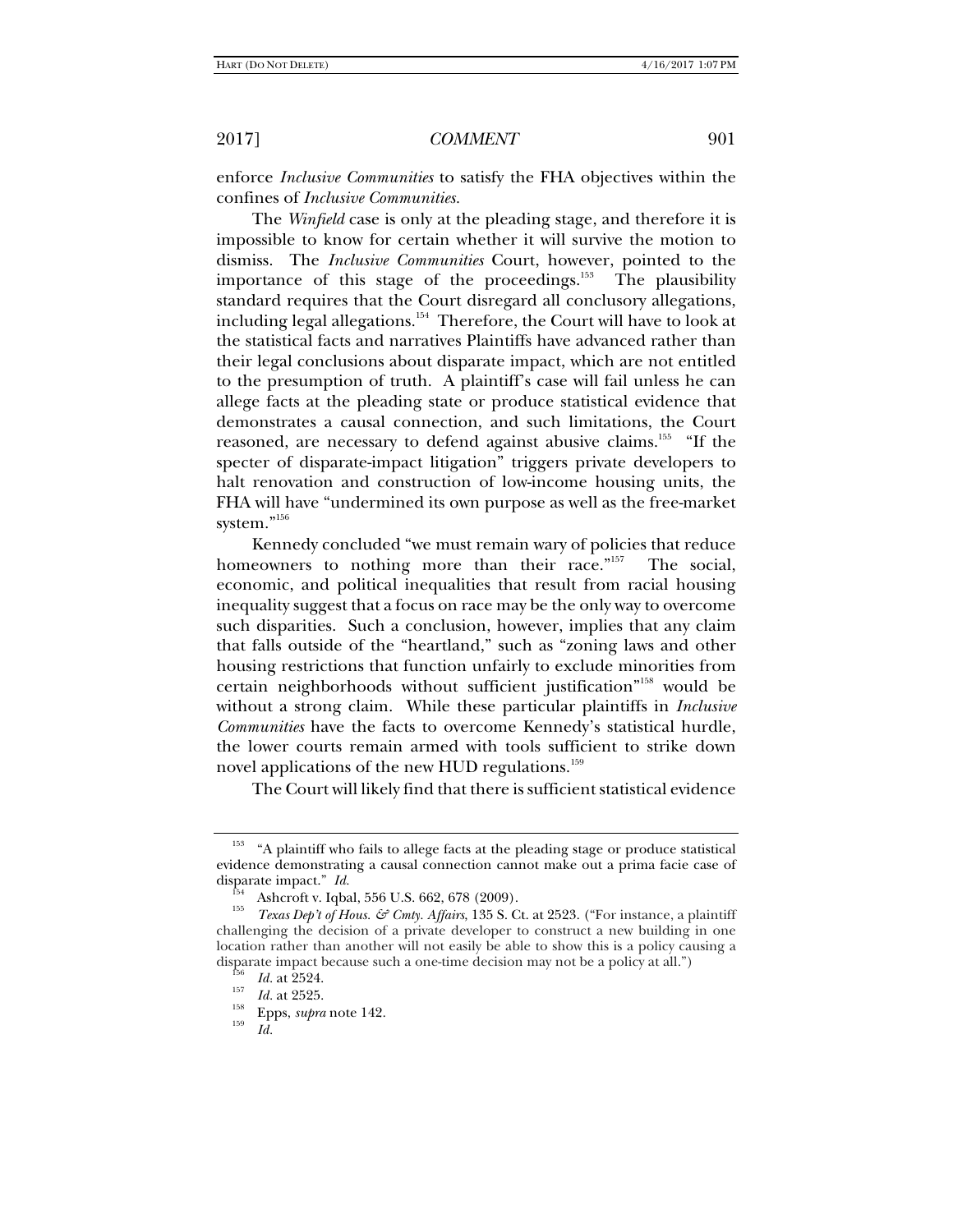for a claim of disparate impact in *Winfield*. At the pleading stage, the standard does not require probability, but rather plausibility.<sup>160</sup> While a "robust" causal connection is required under *Inclusive Communities*, Plaintiffs have not asserted bare allegations. Plaintiffs' statistics illustrate general patterns of racial imbalances in the City, but they also evidence patterns of segregation that align with, and may have been caused in part by, the community preference policy. There is a reduced probability that a low-income resident may obtain a unit in a preferred affordable housing district, and this provides a compelling nexus of fact. Plaintiffs may not address all evils of segregation, but they certainly address an obvious one. Even the barest factual assertion, that all people cannot access all of New York City's neighborhoods, is troubling enough to permit this case to proceed for further discovery. Nevertheless, the Plaintiffs may need to present additional data that firmly asserts causation if they intend to show that this policy is a "politically convenient arrangement that ensures Black, White, and Latino neighborhoods will stay as segregated as they currently are"161 and defeat Kennedy's robust causality requirement and with it, the City.

### C. *New HUD Regulations*

On February 15, 2013, while the Department's appeal was pending, the Secretary of HUD issued a "new" regulation entitled the "Implementation of the Fair Housing Act's Discriminatory Effects Standard."<sup>162</sup> This long-awaited ruling proclaimed a national standard and "formalize[d] the longstanding interpretation of the Fair Housing Act to include discriminatory effects liability and established[d] a uniform standard of liability for facially neutral practices that have a discriminatory effect."<sup>163</sup> The legislative history of the FHA makes clear that residential integration and the advancement of equal housing opportunity are the Act's main goals,<sup>164</sup> and therefore the Supreme Court followed accordingly and ruled in *Inclusive Communities* as it did. Although housing discrimination remains a visible problem in the United States, it now takes more subtle forms than it once did. If

<sup>160</sup> Ashcroft v. Iqbal, 556 U.S. 662, 678 (2009). 161 Errol Louis, *Community Preferences Discriminate*, NYU FURMAN CTR. (Nov. 2015), http://furmancenter.org/research/iri/essay/community-preferences-discriminate.<br><sup>162</sup> 78 Fed. Reg. 11,460 (Feb. 15, 2013).<br><sup>163</sup> *Id.* at 11479.

<sup>&</sup>lt;sup>164</sup> Senator Walter Mondale, the Act's lead sponsor, explained at Senate debates that the "the broad purpose of the Act was to replace segregated neighborhoods with 'truly integrated and balanced living patterns' . . . and 'undo the effects of these past' discriminatory actions." *Id.* at 11467.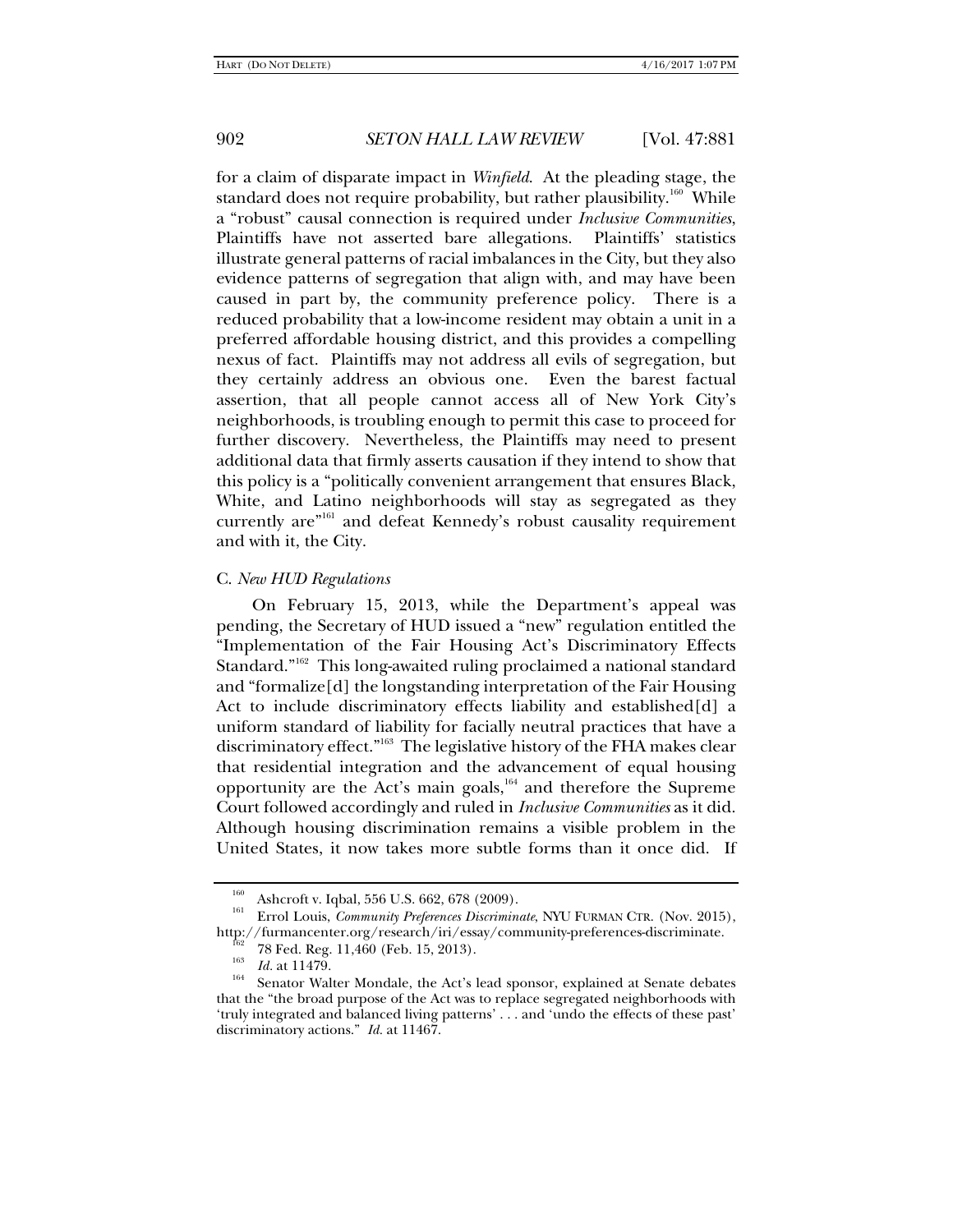parties cannot point to a "smoking gun" example of NIMBYism, the disparate impact standard is an important tool that helps ensure that cities and towns across the United States integrate their residential  $commu nities.<sup>165</sup>$ 

The HUD rule, in correlation with the Supreme Court's holding, establishes a three-part burden shifting test to determine whether a practice with a discriminatory effect violates the FHA.<sup>166</sup> First, the plaintiff bears the burden of proving its prima facie case that a practice results in or may predictably result in, a discriminatory effect on the basis of a protected characteristic, such as race.<sup>167</sup> Second, if the plaintiff proves a prima facie case, the burden of proof shifts to the defendant to prove that this challenged practice is necessary to accomplish one or more legitimate, substantial, non-discriminatory interests.<sup>168</sup> Finally, if the defendant satisfies this burden, the plaintiff can still establish liability if he can prove that the legitimate, substantial, non-discriminatory practice could be accomplished by a practice that has a less discriminatory effect.<sup>169</sup>

*Inclusive Communities* was on appeal amidst HUD's declaration. The case was not decided upon, nor does it directly address, the HUD rule.<sup>170</sup> Therefore, how the HUD rule is enacted will be shaped by the decisions of lower courts as they interpret the Supreme Court's recent ruling. Taking into account the Court's restrictions on the application of this theory, the enforceability of disparate impact liability as provided by the HUD rule may be in doubt.<sup>171</sup>

### V. LOOKING FORWARD

At any time in the coming months, the *Winfield* lawsuit could be settled, dismissed, or tried. How this case *should* be decided, however, presents a more interesting debate. The following section attempts to understand what the most practical and progressive course should be

<sup>165</sup> Joseph D. Rich, *HUD's New Discriminatory Effects Regulation: Adding Strength and Clarity to Efforts to End Residential Segregation*, LAW. COMMITTEE FOR C.R. UNDER L. 6 (May 2013), http://lawyerscommittee.org/wp-content/uploads/2015/08/HUDs-New-

Discriminatory-Effects-Regulation.pdf<u>.</u><br><sup>166</sup> 78 Fed. Reg. 11,460 (Feb. 15, 2013).<br>*167 Id.* 

*Id.* <sup>168</sup>*Id.* <sup>169</sup>*Id.* 170 Kathleen A. Birrane, *Inclusive Communities: Supreme Court recognizes disparateimpact claims under FHA-implications for property insurers*, DLA PIPER (July 8, 2015), https://www.dlapiper.com/en/northamerica/insights/publications/2015/07/inclus ive-communities/.

*Id.*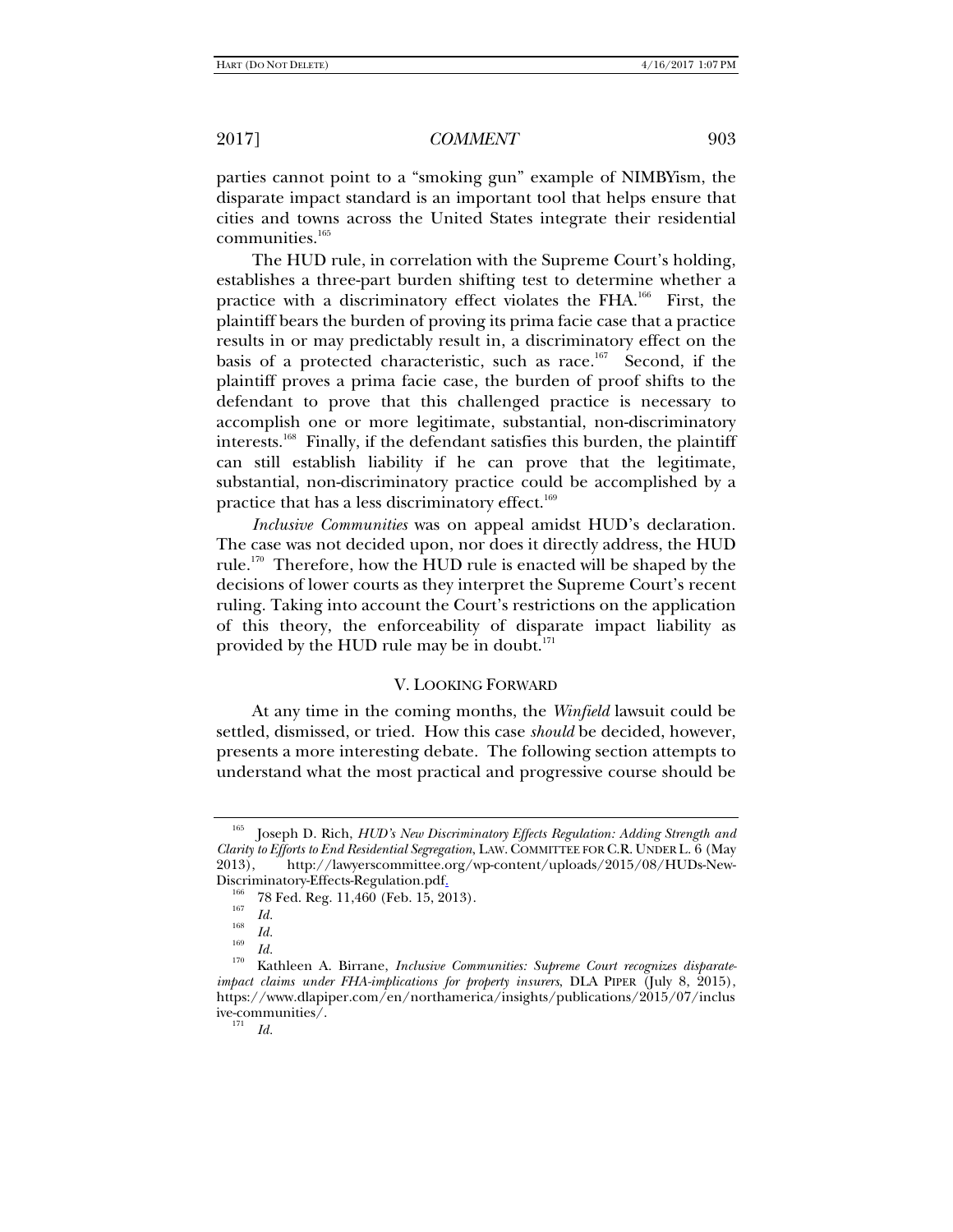for the community preference policy. At the heart of this matter are the initial and current justifications for the community preference policy. Therefore, by comparing similar cases in other jurisdictions, as well as the underlying issues facing New York City, this Comment will argue that the policy, though far from perfect, should be spared, but also substantially modified, if the City intends to retain it.

The three-part burden-shifting framework<sup>172</sup> the *Inclusive Communities* Court adopted from HUD creates a mechanism to remove "artificial, arbitrary, and unnecessary barriers" that "function unfairly to exclude minorities from certain neighborhoods without any sufficient justification."<sup>173</sup> With the adequate statistical analysis to illustrate that the community is less diverse than the surrounding area, it should be relatively easy for a plaintiff to show a disparate impact, and thus that a policy causes a greater harm to a protected class than to others. Massachusetts District Court Judge Gertner exposes the reason for this in her opinion in *Langlois v. Abington Housing Authority*, a case comparable in some ways to *Winfield*. 174 There is an "overarching intuitive principle here: where a community has a smaller proportion of minority residents than does the larger geographical area from which it draws applicants, the selection process that favors its residents cannot but work a disparate impact on minorities."175 Likewise, the *Winfield* Plaintiffs easily point to basic statistical data to confirm the disparate impact on minority residents. *Inclusive Communities* creates tension about how easy this truly is, but given the racial makeup of the

<sup>&</sup>lt;sup>172</sup> The burden shifting framework is as follows: 1) burden on plaintiff to make prima facie showing of disparate impact; 2) if satisfied, burden shifts to defendant to show "legally sufficient justification" (a) practice is necessary to achieve one or more substantial, legitimate, non-discriminatory interests; (b) interest could not be served by less discriminatory practice; (c) justification must be supported by evidence, not speculative.); 3) if satisfied, plaintiff has burden to show that interests could be served by a different practice with a less discriminatory effect. *See supra* Part IV.C; Harry J. Kelly & Michael W. Skojec, *Disparate Impact Developments After the Inclusive Communities Decision*, NAT'L AFFORDABLE HOUSING MGMT.ASS'N (2015), http://www.nahma.org/wpcontent/uploads/2014/04/Disparate-Impact-Presentation-NAHMA-Meeting-Oct-2015.pdf.  $\frac{173}{173}$  Texas Dep't of Hous. & Cmty. Affairs v. Inclusive Cmtys. Project, Inc., 135 S. Ct.

<sup>2507, 2522 (2015). 174</sup> Although *Langlois* is a Massachusetts District Court opinion, the facts create an analogous setting. The plaintiffs, four racial minority, lower income women, challenged Section 8 rental assistance residency requirement on the grounds that it discriminated against minorities and did not "affirmatively further fair housing." *See*  Langlois v. Abington Hous. Auth*.*, 234 F. Supp. 2d 33 (D. Mass. 2002). 175 Robert G. Schwemm, *The Community Preference Policy: An Unnecessary Barrier to* 

*Minorities' Housing Rights*, NYU FURMAN CTR. (Nov. 2015), http://furmancenter.org/ research/iri/essay/the-community-preference-policy-an-unnecessary-barrier-tominorities-housin (quoting *Langlois*, 234 F. Supp. 2d at 62).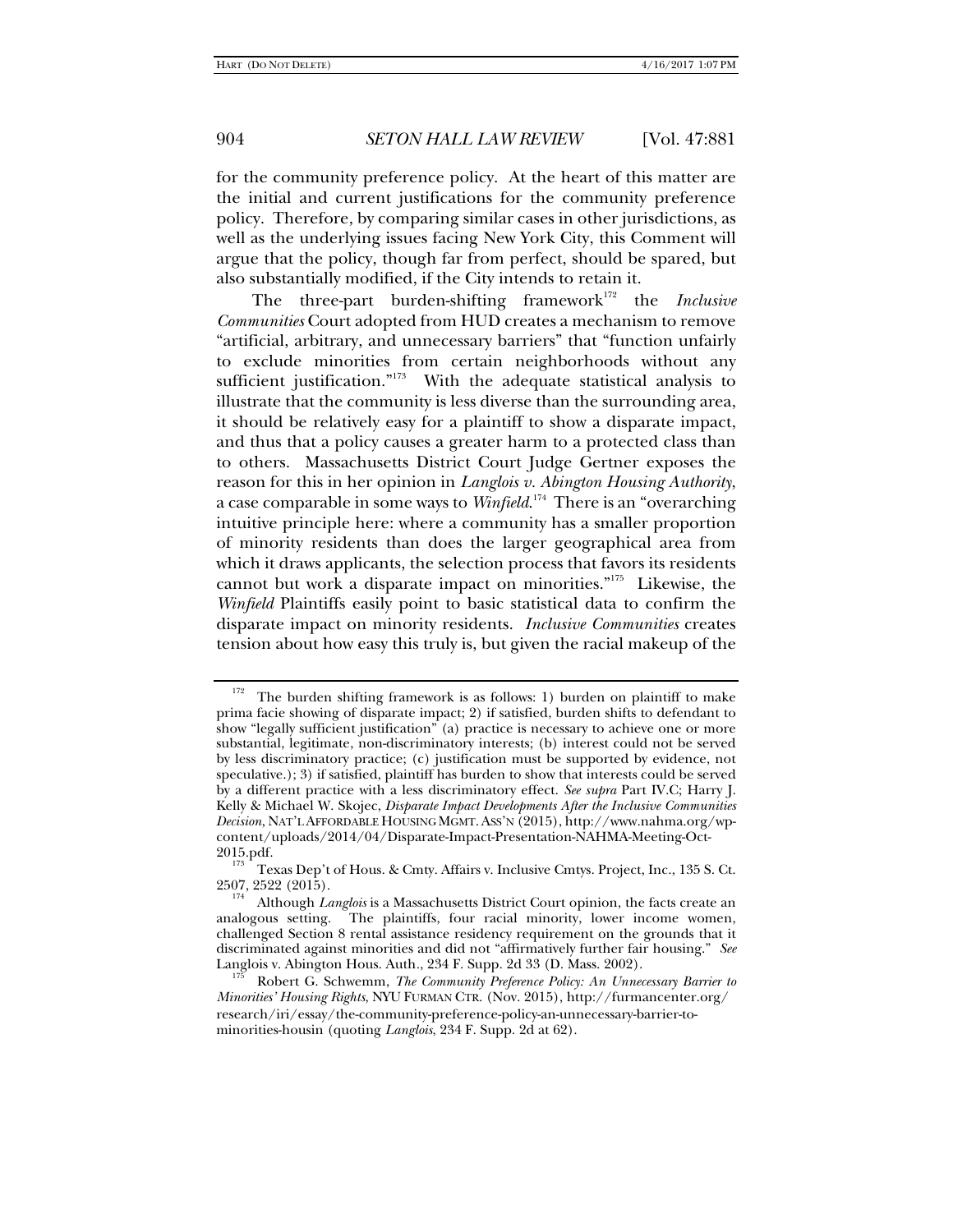City's neighborhoods, the court will likely be able to focus instead on steps two and three.

Once Plaintiffs meet their burden, the City will then have to show a "legally sufficient justification" for the challenged policy; this justification cannot be speculative, but rather, it must be supported by evidence.<sup>176</sup> There are essentially two interrelated justifications at play: first, to protect local residents from being displaced by gentrification; and second, to maintain the "fabric" of the neighborhood and the stability that is associated with that.<sup>177</sup>

#### A. *Gentrification*

Gentrification and displacement are the "new frontier of racial exclusion," and continue to drive re-segregation.<sup>178</sup> The dislodgment of individuals and disruption of communities disconnects people from their families, support systems, workplaces, houses of worship, and other important features of a community.179 Gentrification is not created by construction of affordable housing units, but instead by the flood of high-income individuals to a community. The influx of primarily white professionals does not automatically create integrated neighborhoods; rather, it simply replaces local residents and deprives long-time residents of the stake they have built in their community.<sup>180</sup> In that sense, the community preference policy does not touch on the true cause of gentrification.<sup>181</sup> Therefore, some scholars question whether the community preference has less of an effect on gentrification, and instead simply allows the City to maintain a "politically convenient status quo."<sup>182</sup>

The community preference policy was originally adopted in the

<sup>&</sup>lt;sup>176</sup> 24 C.F.R. § 100.500 (b) (ii) (2) (2017).<br><sup>177</sup> See Schwemm, *supra* note 175.

<sup>&</sup>lt;sup>178</sup> Sam Tepperman-Gelfant, *Local Preferences Requires Local Analysis*, NYU FURMAN CTR. (November 2015), http://furmancenter.org/research/iri/essay/localpreferences-require-local-analysis. There is research to confirm that as opportunities increase in urban neighborhoods, minority populations are essentially treated as refugees and are driven out to suburbs and exurbs with fewer opportunities. "For example, between 1990 and 2010, San Francisco and Oakland lost thirty-five percent of their African-American residents–84,000 people–while the overall population grew by nine percent; and in Silicon Valley, African-Americans declined by forty-six percent while the region grew by sixteen percent." Often times this data is marked by city-wide data. *Id.* For instance, between 2000 and 2013, the Mission District in San Francisco, lost twenty-seven percent of its Latino population even though the city's overall Latino population rose by thirteen percent. *Id.* <sup>179</sup> *Id. Id.* 

<sup>&</sup>lt;sup>181</sup> *See* Louis, *supra* note 161.

*Id.*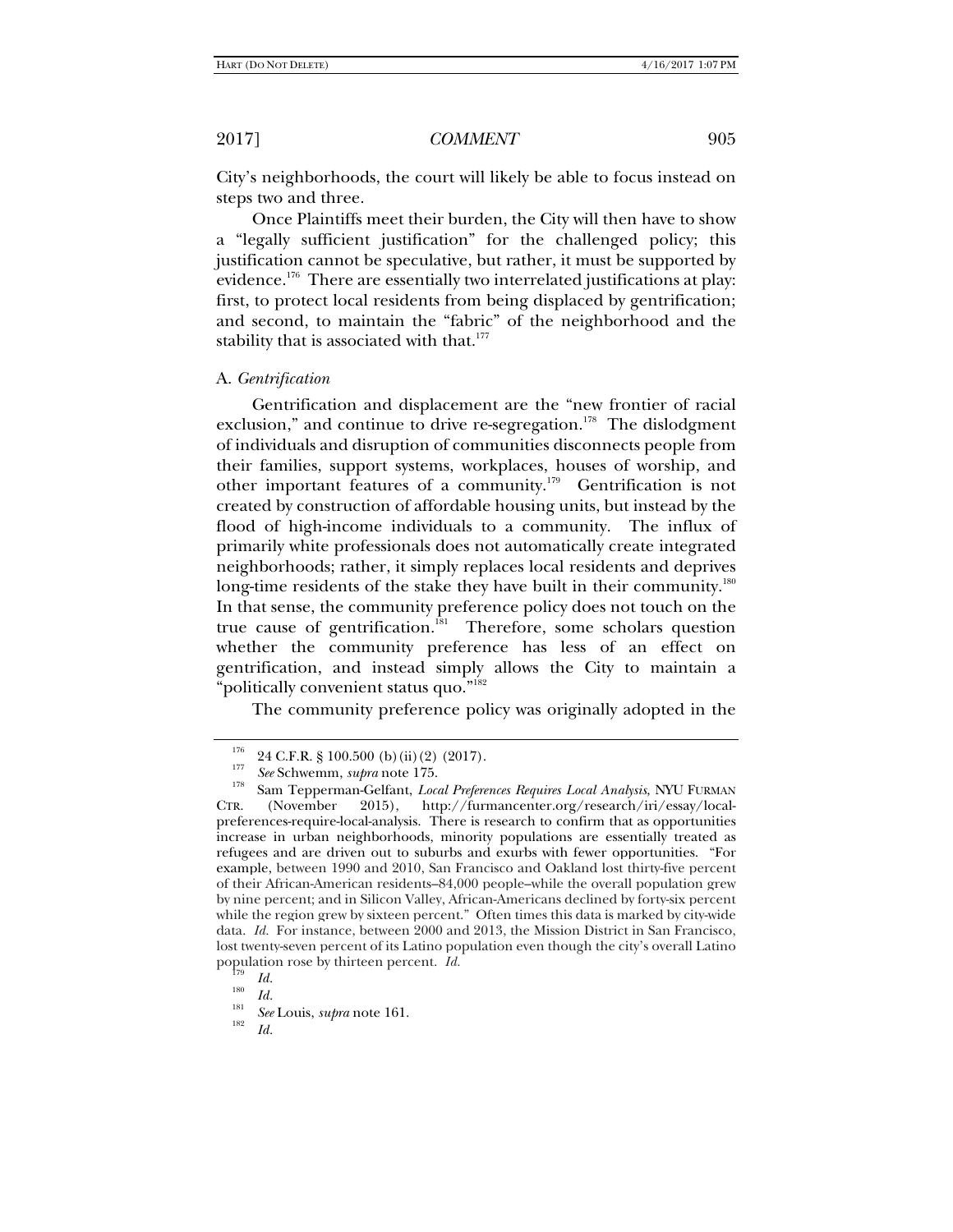1980s—at a time when the City struggled to improve conditions and suffered from disinvestment—in response to the demands of local, lowincome residents who sought to remain in their neighborhoods.<sup>183</sup> The City cited that its goal is to help particular areas retain their traditional cultural identities.<sup>184</sup> Therefore, it is troubling that the City appears to have cited a goal of its policy, but failed to proffer evidence that it is actively working to complete this objective. If the City cites that its goal is to keep residents in their original communities, that merely defines what a residency preference is rather than actually justifying or explaining why New York City needs this policy to achieve its goal. Judge Gertner questioned the rationale of residency preferences by stating, "if I accepted these as legitimate justifications, residency preferences in and of themselves would forever justify the disparate impacts that they cause."185

Instead, the City must produce a record of local conditions to explain why this practice is necessary.<sup>186</sup> As the second step of the HUD regulation and *Inclusive Communities* requires, the City cannot assume or simply state this policy works, but must instead show that it does.<sup>187</sup> If the Plaintiffs truly can make out their prima facie case, they may be well-positioned to illuminate the flaws of this program. One critique of this policy is that the City has never reviewed it.<sup>188</sup> Therefore, if the City chose to review this policy, and corroborate it with statistical data about shifting populations and demographics of the city, perhaps it would be easy to prove that this policy has advanced and continues to realize its goal. Even if the City can show this, however, it will have to prove that there is not a less discriminatory means to achieve it. Although the *Langlois* opinion required an event that truly hit the community "hard,"189 a strong case can be made that a simple showing of displacement and the ill-effects it has on a community and the autonomy of local residents may be sufficient.

<sup>&</sup>lt;sup>183</sup> See Cestero, *supra* note 12.<br><sup>184</sup> Compl., *supra* note 1, ¶ 164.<br><sup>185</sup> Schwemm, *supra* note 175 (quoting Langlois v. Abington Hous. Auth., 234 F.<br>Supp. 2d 33, 70 (D. Mass. 2002)).

<sup>&</sup>lt;sup>186</sup> *See also Langlois*, 234 F. Supp. 2d at 70.<br><sup>187</sup> 78 Fed. Reg. 11,460 (Feb. 15, 2013).<br><sup>188</sup> *See generally* Compl., *supra* note 1.

*See Langlois*, 234 F. Supp. 2d at 70 n.41.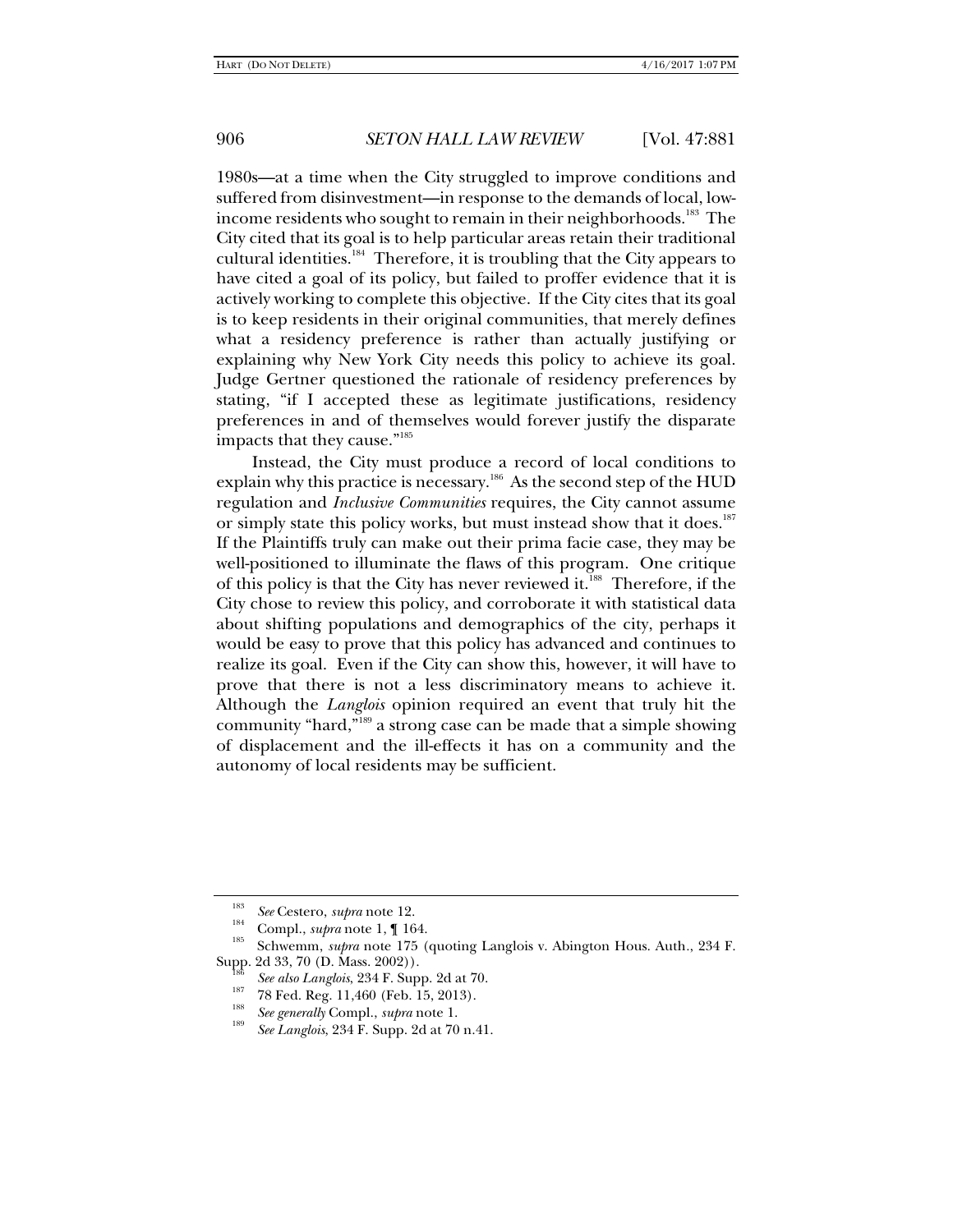## B. *Stability of the Community*

The community preference policy has evolved such that it now also serves a goal closely related to curbing the ill effects of gentrification: maintaining stability in the community. "The community preference policy reflects a belief that redevelopment is not just about building affordable housing, but about building communities. To rebuild the fabric of a neighborhood, it is essential to start with the people who are there."190 Residents that remained in certain neighborhoods while their community suffered hardship, whether by choice or out of necessity, are entitled to enjoy and participate in the redevelopment of their home and communities. Although the City may have a legitimate interest in stability, does the City proffer enough evidence that their program does this? $191$  All things considered, the fact that New York City has maintained this policy for twenty-five years, but failed to evaluate it and show evidence of progress, is especially disconcerting.<sup>192</sup>

Errol Louis raised another interesting point in this debate: do segregated "fabrics" truly have any right to be preserved "whole cloth," or is there an affirmative obligation on the City to ensure that this does not occur?<sup>193</sup> The FHA requires that no person be discriminated against in regard to housing, and even promotes an affirmative mandate to foster integration.<sup>194</sup> Therefore, any policy that works the same ill-effect on a macro level should be equally as suspect.

### C. *Less Discriminatory Alternatives*

Even if the practice is necessary to achieve the substantial, legitimate, and non-discriminatory objective of reduced gentrification and increased community stability, the City will also have to show that these interests could not be served by less discriminatory practices.<sup>195</sup> The City has not evaluated this policy; notably, the last time it modified this practice, the purpose was to increase the percentage.<sup>196</sup> Although much of this discussion points to the need to eliminate this policy all together, this second step of the burden shifting analysis offers an

<sup>190</sup>

<sup>&</sup>lt;sup>190</sup> *See* Cestero, *supra* note 12.<br><sup>191</sup> *See* Schwemm, *supra* note 175.

<sup>&</sup>lt;sup>193</sup> *Id.*<br><sup>193</sup> *See* Louis, *supra* note 161.

<sup>&</sup>lt;sup>194</sup> 42 U.S.C. § 3608 (1978).<br><sup>195</sup> 78 Fed. Reg. 11,460 (Feb. 15, 2013).<br><sup>196</sup> Laura Kusisto, *City Housing Rules Examined*, WALL ST. J. (Feb. 19, 2015), http://www.wsj.com/articles/hud-reviews-new-york-city-affordable-housing-policy-1424399380.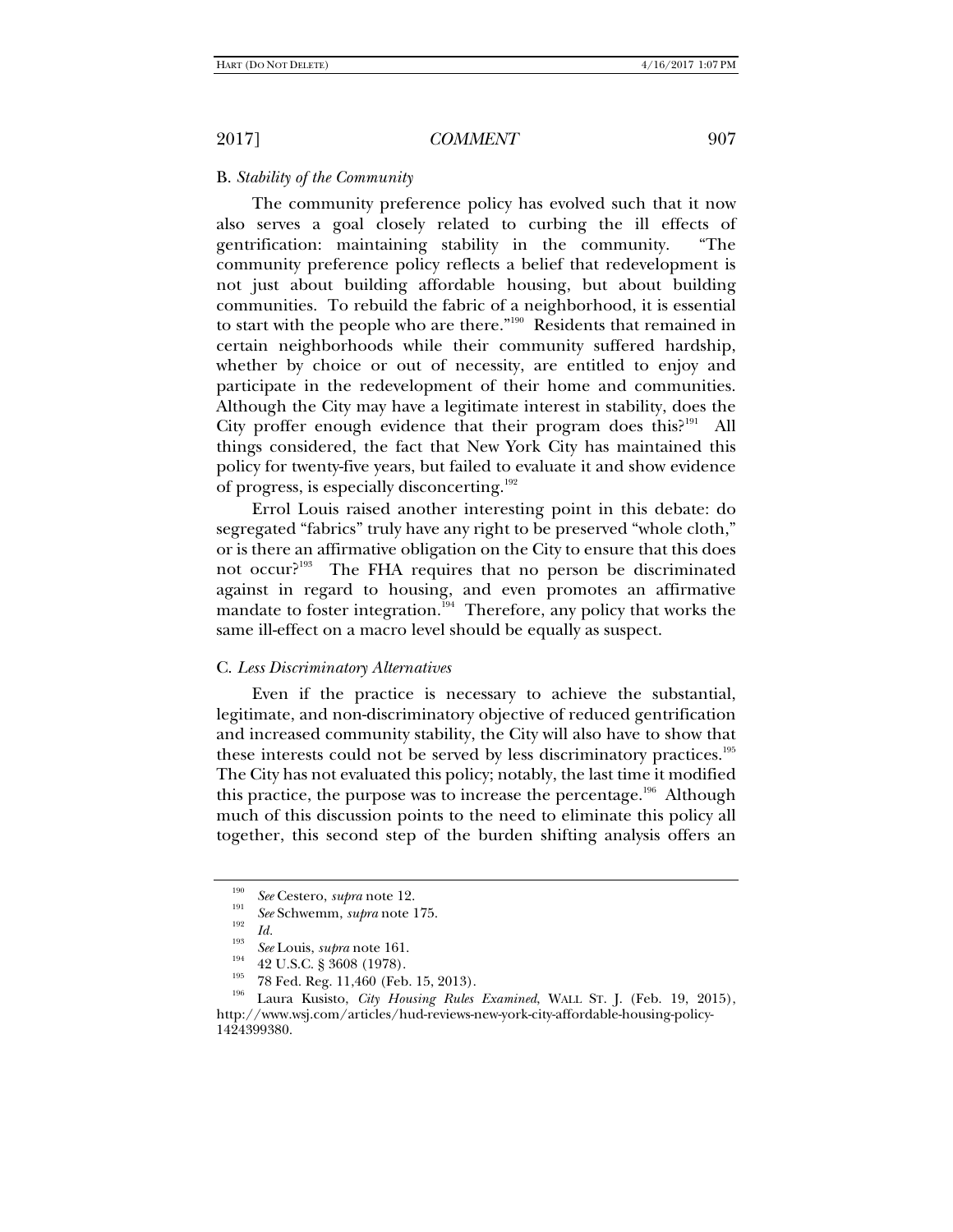opportunity to review possible alterations to the policy that may offer a favorable compromise to both parties. Ultimately, the City wants to figure out a way to balance a stable community without unduly restricting individual choice and mobility.

First, it would be wise of the City to narrow the reach of this policy. The City increased the percentage, and therefore a simple solution would be to reduce the percentage back to thirty percent or perhaps even lower.

Second, the City may choose to use this policy in certain neighborhoods, and not others.<sup>197</sup> The major concern here is that this policy keeps neighborhoods segregated. Therefore, minority citizens, who are perhaps least financially equipped to deal, are forced to carry the burden of this imperfection. The consequences of this often last for generations. If this policy was retained in rapidly gentrifying neighborhoods, it would slow displacement that is caused by gentrification, while simultaneously maintaining the integrity of the community. Moreover, if this policy is rescinded in primarily white neighborhoods, residents such as the Plaintiffs would be given a more equal opportunity to move into the neighborhoods of opportunity they expressed an interest in. Plaintiffs have alleged significant statistical data that evidences the policy is racially isolating. On the other hand, this policy helps to preserve communities by creating options for lowincome residents to stay in their neighborhoods. The policy is not perfect, but it also serves an important purpose. The policy prevents displacement, but also contributes to harmful segregation. Therefore, a compromise between these objectives is most appealing. The court in *Langlois* looked favorably upon this "tempered approach [that] would still help support local residents in their efforts to maintain their residencies in the defendant communities, while at the same time keeping the strategy from running afoul of the fair housing requirement of no disparate impact."198

Third, the City may narrow the policy by including a restriction based on length of residency in a community. Currently, a person who moves in and establishes residency one day before the lottery has the same chance as someone who has lived in a certain community for generations.199 Because this policy is intended to protect established residents, such a change would reduce the overall contest for protected units, and likely allow the percentage to be reduced while

<sup>197</sup> Schwemm, *supra* note 175. 198 *See* Langlois v. Abington Hous. Auth., 234 F. Supp. 2d 33, 70 (D. Mass. 2002); Schwemm, *supra* note 175.<br><sup>199</sup> Compl., *supra* note 1, ¶ 92.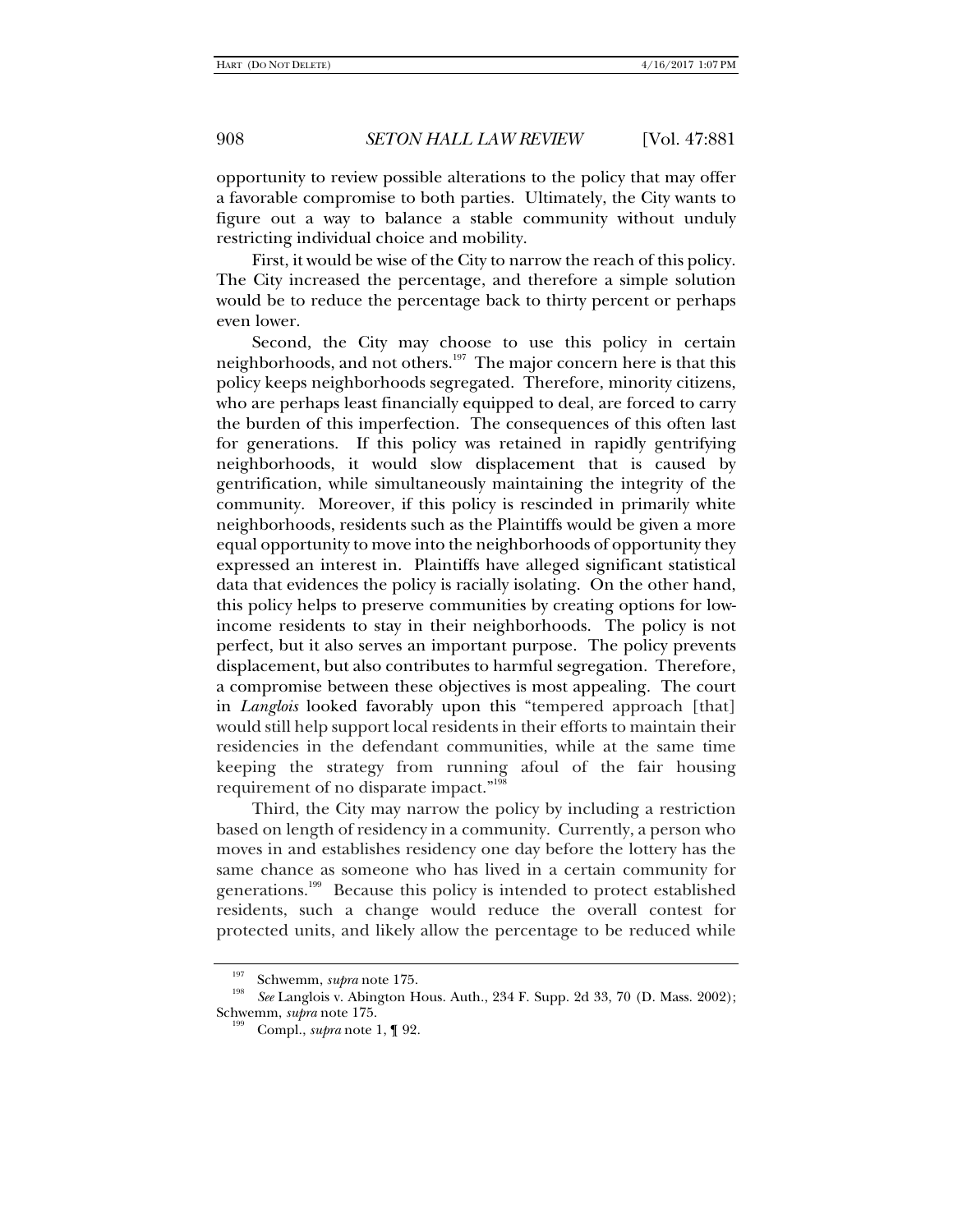maintaining the desired outcome.

Fourth, the people given priority can and should be changed depending on the true needs of the community. For example, local low-income workers, rather than only residents, may be given preference.<sup>200</sup> In addition, where displacement has occurred, former residents may be given preference along with current residents.<sup>201</sup> This would once again call on the City to evaluate its policy, but this sort of project would be well worth its cost.

If the City meets its burden and shows that less discriminatory alternatives will not achieve its goal, the burden would shift back to the Plaintiffs to show that their interests could be served by a different practice with a less discriminatory effect. Any of these suggestions discussed could be further modified to strike a favorable compromise.

To narrow the policy is one approach; however, that is not enough to solve all the problems the City faces. The City will have to implement and improve other policies. The community preference policy can only succeed, even if transformed, if used in conjunction with supplemental policies to encourage safe and secure neighborhoods of opportunity for low-income citizens. For example, cities also should re-evaluate policies, including "rent control and just cause eviction, minimum wages and middle-wage job creation, training and career pathways for people with barriers to employment, local business preservation, restrictions on conversion of apartments into condominiums or hotels, community-directed infrastructure investments, and affordable housing production strategies, to name a few."202

If the court does find a disparate impact violation, the remedy must "concentrate on the elimination of the offending practice, and courts should strive to design race-neutral remedies," *or better yet, alternatives.*<sup>203</sup>

<sup>200</sup>*See* Tepperman-Gelfant, *supra* note 178. 201

*See id.* 202 *Id.* 203 Texas Dep't. of Hous. & Cmty. Affairs v. Inclusive Cmtys. Project, Inc.*,* 135 S. Ct. 2507, 2512 (2015).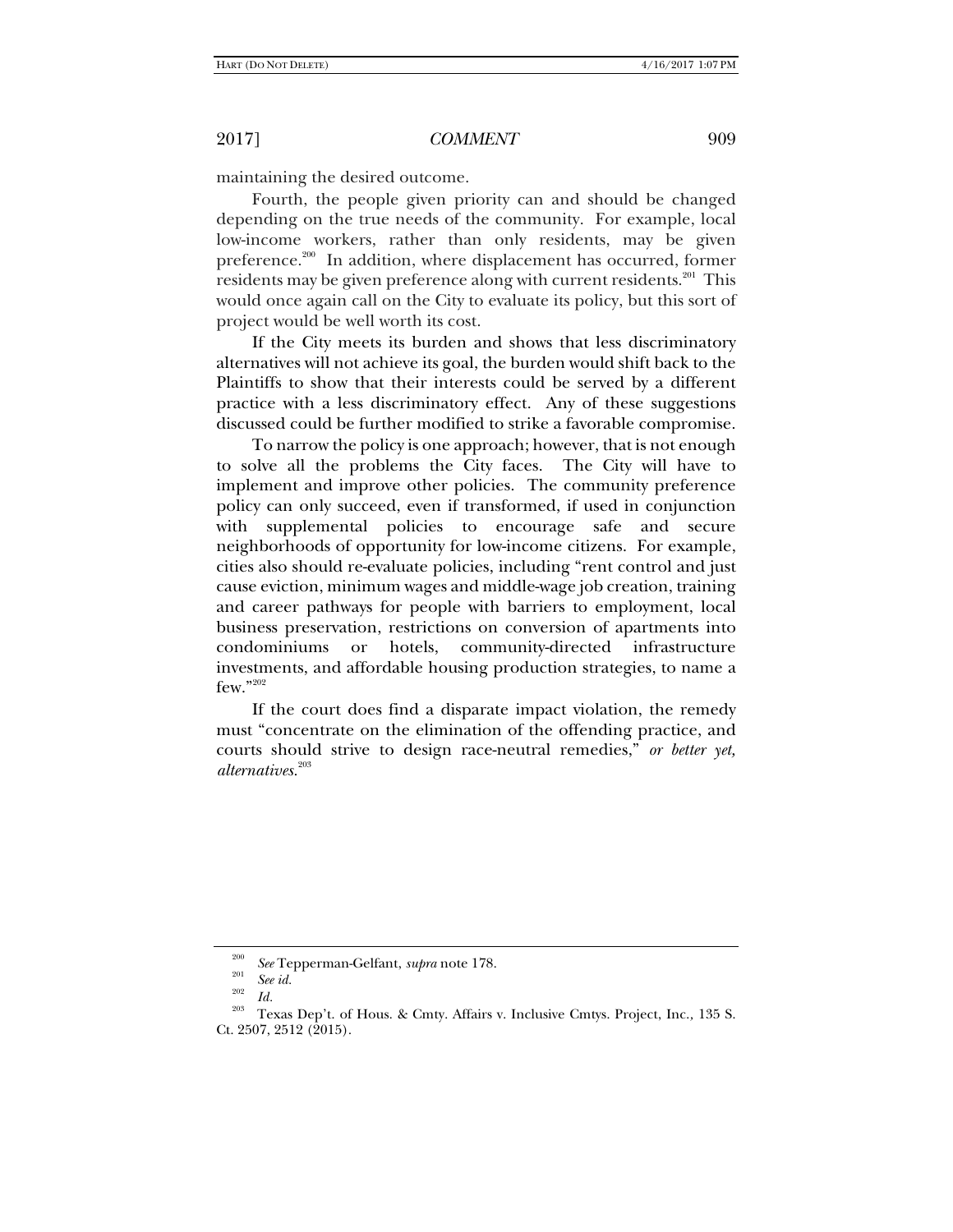## EPILOGUE

On October 24, 2016, The Honorable Laura Taylor Swain of the Southern District of New York responded to the defendant's motion. As predicted, the court denied the defendant's motion to dismiss the First Amended Complaint ("FAC"), and held that the Plaintiffs do not lack standing to challenge the City policy and have not failed to state a  $claim.<sup>204</sup>$ 

#### I. STANDING:

The court held that standing may be granted to anyone "who believes he 'will be injured by a discriminatory housing practice that is about to occur'" and therefore a "'person who is likely to suffer such an injury need not wait until a discriminatory effect has been felt before bringing a suit.'"<sup>205</sup> A threatened injury is cognizable.<sup>206</sup> The City did not even dispute that the "missed opportunity to compete for [] housing on an equal footing with the local residents" could constitute a cognizable injury for the purposes of standing, but instead, contended that the City itself did not cause this injury to the Plaintiffs.<sup>207</sup>

The court cited to *Comer*, and noted that the Plaintiffs' injury relates to the denial of the "opportunity to compete on equal footing for fair housing in their desired neighborhoods, rather than from the failure to achieve a successful result in any particular lottery."208 "The injury is not the failure to obtain housing assistance in the suburbs, but is the missed opportunity to compete for suburban housing on an equal footing with the residents."209

The court therefore held that Plaintiffs alleged sufficient facts to demonstrate that they "will be injured by a discriminatory house practice that is about to occur,"210 and have standing to proceed with their challenge of this policy. $211$ 

<sup>204</sup> Winfield v. City of N.Y., No. 15CV5236-LTS-DCF, 2016 U.S. Dist. LEXIS 146919, at \*12 (S.D.N.Y. Oct. 24, 2016).

 $\frac{205}{100}$  *Id.* at \*8 (quoting LeBlanc-Sternberg v. Fletcher, 67 F.3d 412, 425 (2d Cir. 1995)).

<sup>&</sup>lt;sup>200</sup> See 42 U.S.C. § 3602(i) (1998).

*Winfield*, 2016 U.S. Dist. LEXIS 146919, at \*13–14 (citing Comer v. Cisneros, 37 F.3d 775, 794 (2d Cir. 1994)).<br><sup>208</sup> *Id.* at \*15.<br><sup>209</sup> *Comer*, 37 F.3d at 794.

<sup>&</sup>lt;sup>210</sup> 42 U.S.C. § 3602(i) (1988).

*Winfield*, 2016 U.S. Dist. LEXIS 146919, at \*16.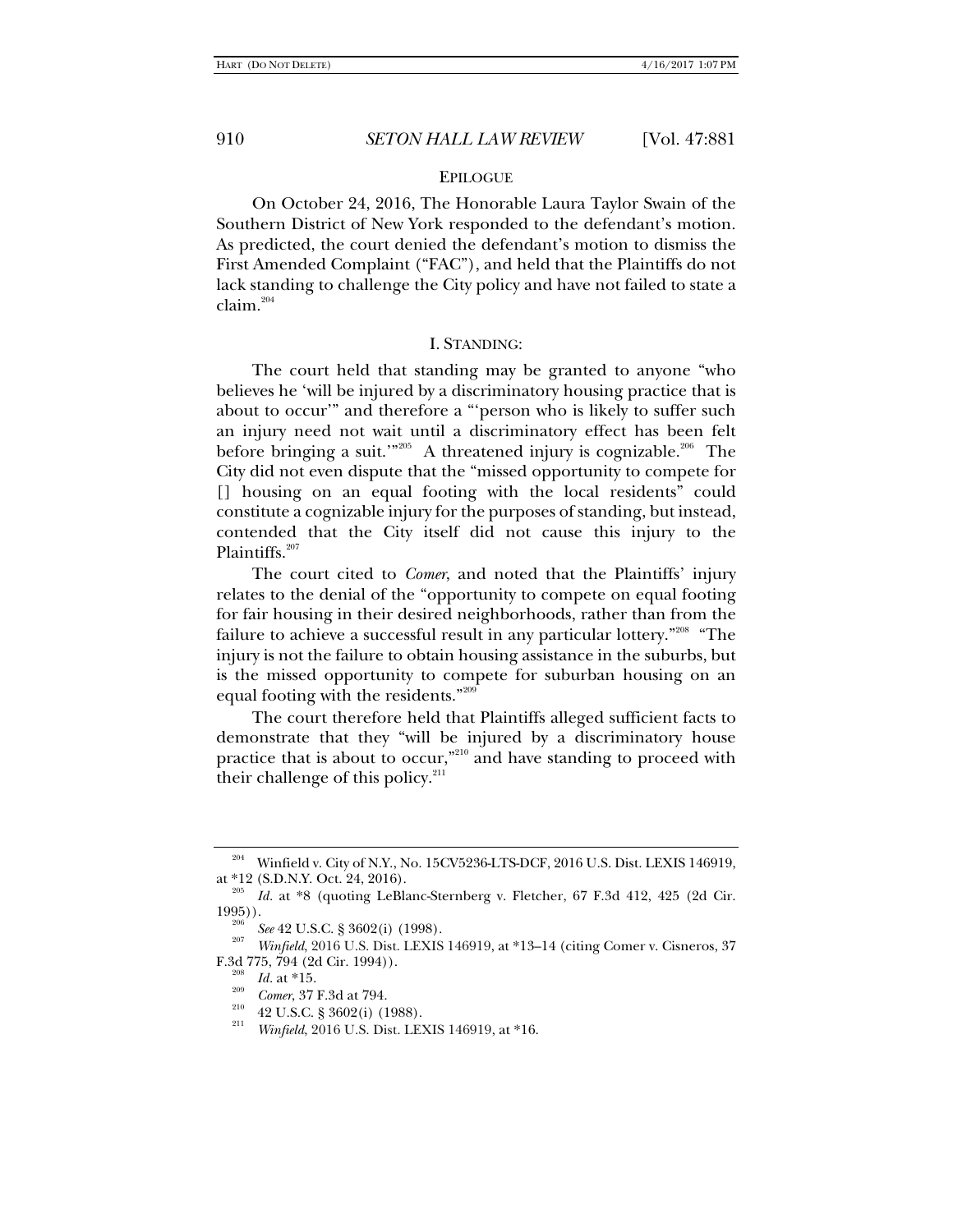## II. FAILURE TO STATE A CLAIM:

Pursuant to F.R.C.P. 12(b)(6), the City also asserted that the FAC should be dismissed for failure to state a claim.<sup>212</sup> To survive a motion to dismiss, "a complaint must contain sufficient factual matter, accepted as true, to state a claim to relief that is plausible on its face."<sup>213</sup>

### A. *Disparate Impact:*

In 2015, the Supreme Court recognized that disparate impact claims are cognizable under the FHA.<sup>214</sup> "A prima facie case of disparate impact requires '(1) the occurrence of certain outwardly neutral practices, and (2) a significantly adverse or disproportionate impact on persons of a particular type produced by the defendant's facially neutral acts or practices.'"<sup>215</sup> A party may prove a disparate impact claim by showing an adverse impact on a particular group or minority, or harm to the community generally by the perpetuation of segregation. $^{216}$ 

The court noted that Plaintiffs have alleged that there is "significant racial segregation" within New York City at various income levels and throughout various community districts.<sup>217</sup> The court stated, "[t]here is an obvious causal link between a policy whose very purpose is to maintain the existing racial and ethnic makeup of local communities and the corresponding perpetuation of the racial and ethnic makeup of those communities."218 In addition, the Plaintiffs alleged that "neighborhoods of opportunity" (i.e., Manhattan Districts 5, 6, and 7) are disproportionately white. $219$ 

The court held that such factual allegations:

support plausibly the inference that the Community Preference Policy would operate to perpetuate residential segregation by, inter alia, giving a preference to local white applicants for housing in already disproportionately white community districts that have higher income levels and higher levels of services and benefits than community districts in which the existing residents are predominantly

<sup>212</sup>

<sup>&</sup>lt;sup>212</sup> *Id.* (quoting Ashcroft v. Iqbal, 556 U.S. 662, 678 (2009)).

<sup>&</sup>lt;sup>214</sup> *Id.* at \*18 (citing Texas Dep't of Hous. and Comm. Affairs v. Inclusive Cmtys. Project, 135 S. Ct. 2507, 2525 (2015)).

<sup>&</sup>lt;sup>215</sup> Id. at \*18–19 (quoting Mhany Mgmt. v. Cnty. of Nassau, 819 F.3d 581, 617 (2d Cir. 2016)).

<sup>&</sup>lt;sup>216</sup> *Id.* (citing Catanzaro v. Weiden, 188 F.3d 56, 65 (2d Cir. 1999)).

*Winfield*, 2016 U.S. Dist. LEXIS 146919, at \*20–21.<br> *Id.* 219

*Id.* at \*21.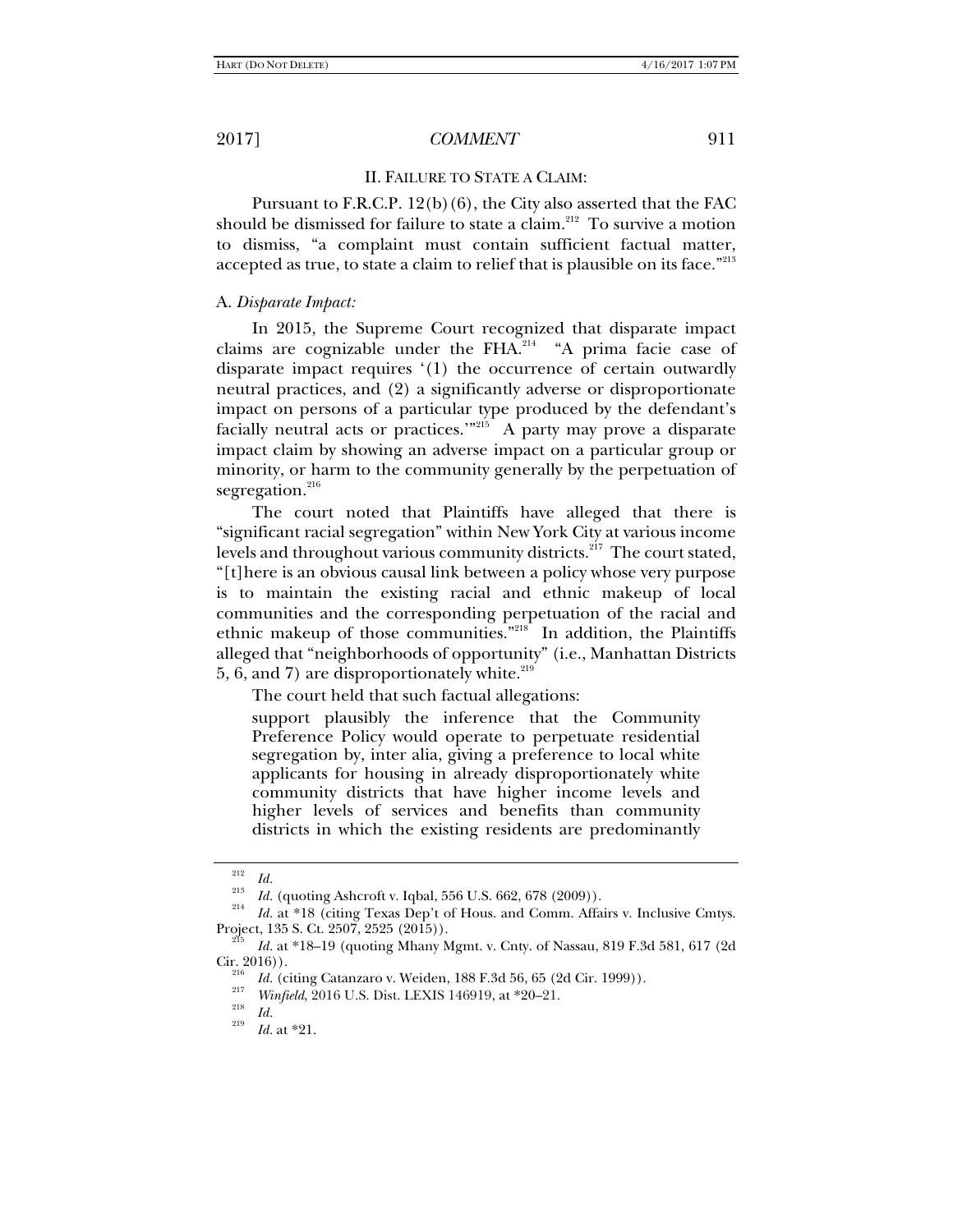minority group members. $220$ 

Although discovery may prove that eliminating this policy may have no impact on the racial composition of affordable housing applicants, the court held that Plaintiffs have plausibly plead disparate impact and that is all that is required at this stage.<sup>221</sup> "[T]hey are not required to prove causation or disparate impact through statistical evidence at the pleading stage."<sup>222</sup>

The court held that the Plaintiffs met their burden of showing that it was plausible that the Community Preference policy perpetuates segregation.<sup>223</sup>

#### B. *Disparate Treatment*

Discriminatory intent may be "inferred from the totality of the relevant facts, including the fact, if it is true, that the law bears more heavily on one race than another."<sup>224</sup> Plaintiffs can demonstrate a prima facie case of disparate treatment "by showing that animus against the protected group was a significant factor in the position taken by the municipal decision-makers themselves or by those to whom the decision-makers were knowingly responsive."<sup>225</sup>

The court held that, read in the light most favorable to the Plaintiffs, the FAC sufficiently pleads facts that permit an inference of discriminatory intent.<sup>226</sup> As the court found that Plaintiffs plausibly alleged disparate impact caused by the policy, this factor weighed in favor of also finding discriminatory intent.<sup>227</sup> The court noted the City's historic discriminatory policies cited in the Complaint as well as more recent examples of unequal treatment of white and black neighborhoods.<sup>228</sup> Taken together, Plaintiffs allegations that this policy is racially motivated and that the City has withheld information to assess the policy, are sufficient for them to plead a plausible disparate treatment claim.<sup>229</sup>

<sup>220</sup> *Id.* (citing Compl., *supra* note 1, ¶¶ 7, 117–18, 176–77). 221 *Id.* <sup>222</sup>

<sup>&</sup>lt;sup>223</sup> *Id.* at \*22.<br><sup>224</sup> *Id.* (quoting Washington v. Davis, 426 U.S. 229, 242 (1976)) ("Because discriminatory intent is rarely susceptible to direct proof, a district court facing a question of discriminatory intent must make a 'sensitive inquiry into such circumstantial and direct evidence of intent as may be available."").

<sup>&</sup>lt;sup>225</sup> *Id.* at \*23 (quoting *Mhany*, 819 F.3d at 606).<br><sup>226</sup> *Id.* at \*24.<br>*Id.* 

<sup>&</sup>lt;sup>228</sup>*Id.* (citing Compl., *supra* note 1, **[1**] 3, 25–30; 143–44)

*Id.* at \*25–26. The Court also held that the Plaintiffs sufficiently pleaded their